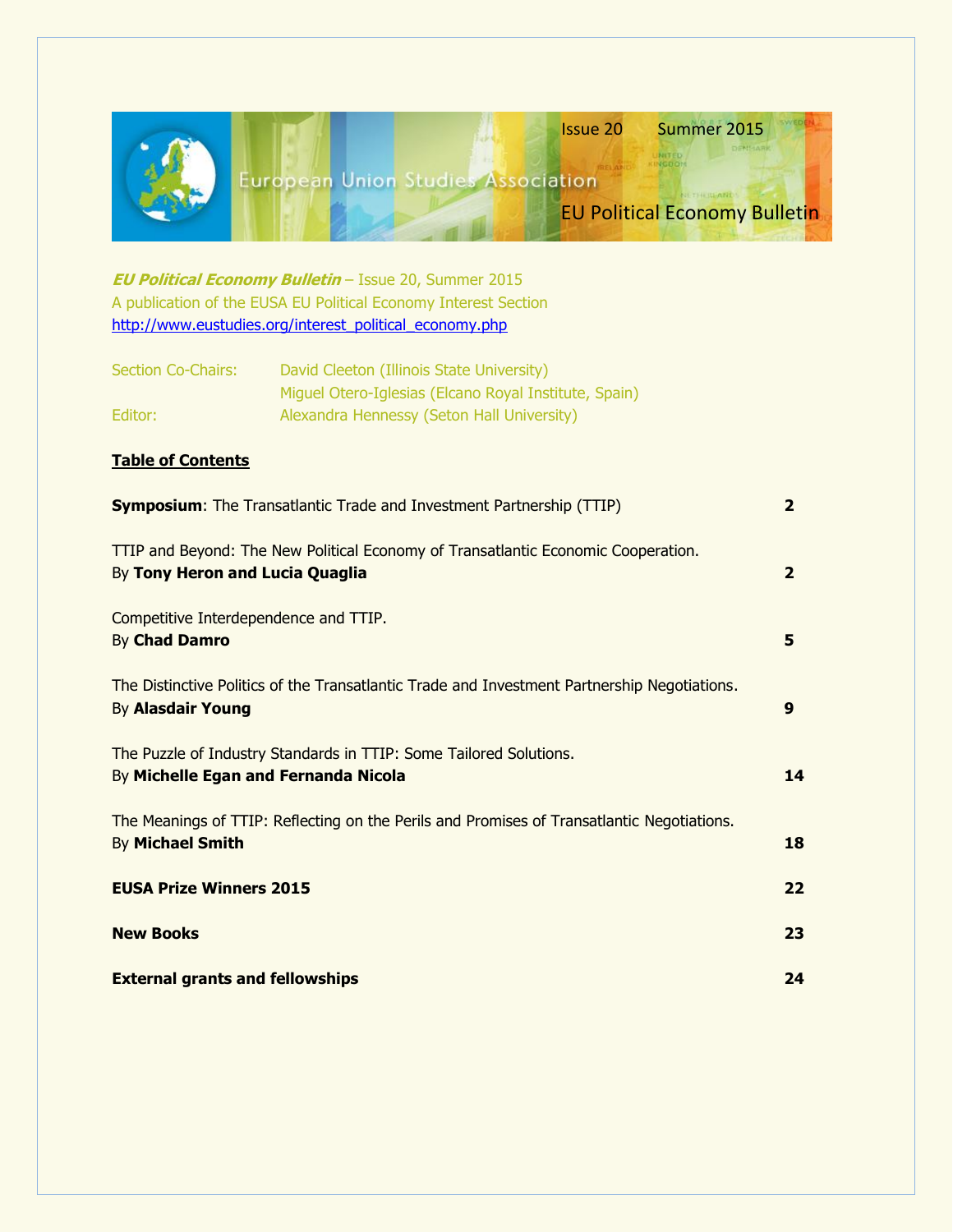$\overline{a}$ 



# **Symposium: The Transatlantic Trade and Investment Partnership (TTIP)**

## **TTIP and Beyond: The New Political Economy of Transatlantic Economic Cooperation<sup>1</sup>**

Tony Heron Professor, University of York

Lucia Quaglia Professor, University of York

The Transatlantic Trade and Investment Partnership (TTIP) initiative has been presented by both US and EU policy actors as a specific and coordinated effort to boost the economic recovery after the global financial crisis - providing what EU Trade Commissioner Karel de Gucht described as the 'cheapest stimulus package you can imagine'. TTIP can also be interpreted as part of a political strategy to use transatlantic cooperation to lay claim to a broader leadership role for the EU and US in a global system, which is increasingly defined by shifting power configurations and corresponding levels of conflict regarding trade, development, finance and global economic governance itself. In this contribution, we eschew consideration of technical and economic elements of TTIP in favour of its wider political and strategic aims.

Perhaps the most obvious referent point for TTIP - that is, from the perspective of its wider political and strategic aims - is the current multilateral trade round, otherwise known as the Doha Development Agenda (DDA). The DDA was launched with great enthusiasm in December 2001, shortly after the terrorist attacks of  $11<sup>th</sup>$  September, but has since failed to achieve meaningful progress in any of the key negotiating areas in spite of the increasingly diminished expectations of what can be salvaged from the round. In this setting, it is tempting read TTIP as a 'second best' option for promoting free trade; indeed, supporters of the agreement see it as means of kick-starting global trade talks and reenergising the DDA. But such arguments tend to underestimate the extent to which the drivers of regional and bilateral free trade - of which TTIP is both a symptom of and response to  $-$  are now more or less independent of the negotiating impasse that has marked WTO ever since the collapse of Cancun Ministerial in December 2003. Policy-makers on both sides of the Atlantic claim that, once concluded, TTIP will set the parameters and scope of future multilateral negotiations. From this perspective, the strategic purpose of TTIP is to 'multilateralize' its negotiating precedents through the WTO, possibly via a (another) re-launch of Doha, or subsequent trade round. To achieve this,

<sup>1</sup> This is a shorter and revised version of the paper presented at the EUSA Fourteenth Biennial Conference, Boston, USA, 5-7 March 2015. We wish to thank the department of Politics, University of York for providing priming funding for this research.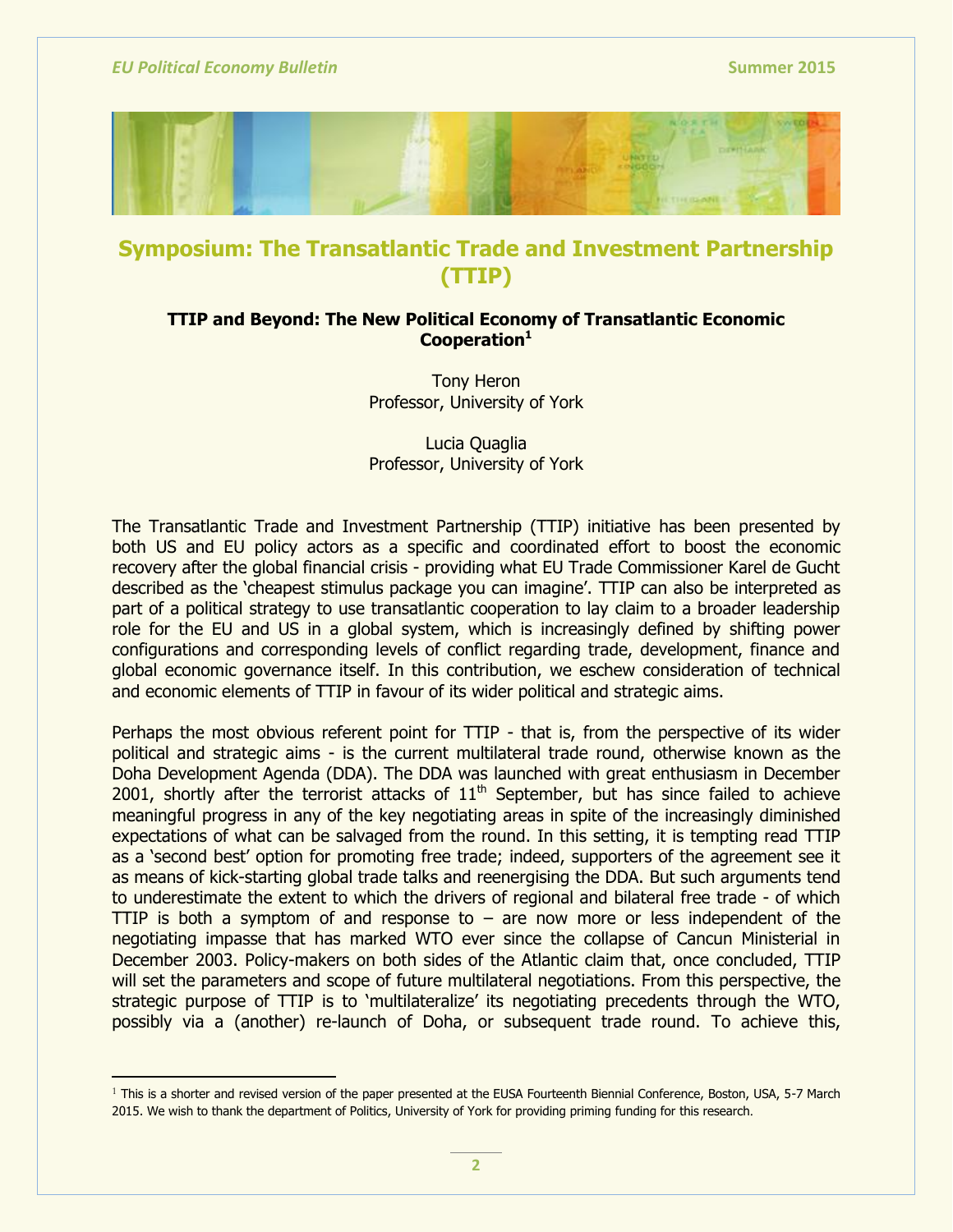however, the EU and US must first confront a number of emergent realities that now define the global politics of trade and development.

First, and most obvious, the launching of TTIP has coincided with, and in large measure can be interpreted as a response to, the rise of the BRICs economies - China especially - that is said to threaten the centrality of the transatlantic power axis in the governance of the global economy. Here scholars have presented the BRICs as a challenge, both individually and collectively, to the Washington Consensus and Bretton Woods institutional order. More tangibly, and specifically related to the global trading system, the rise of the BRICs - as a synonym for the changing distribution of global economic power - has manifested itself in the growing systemic importance, or veto power, of key developing countries, perhaps illustrated most clearly in their rejection of the so-called 'Singapore Issues' (investment, competition policy and government procurement) that precipitated the collapse of the Cancun ministerial in 2003.

The second emergent reality confronting possible EU and US attempts to use TTIP as a means of re-energizing, or even re-imagining, the multilateral trading system is that the long-running stalemate in the Doha negotiations no longer represents a temporary negotiating impasse, but a full-blown institutional crisis. In other words, the deadlock in the negotiations cannot be reduced to rational-actor bargaining and Pareto optimality, since the sources of North-South conflict have been layered institutionally and historically. A reoccurring theme in the Doha Round has been the belief among the majority of developing county delegations that the developed countries have not yet fulfilled promises made in previous trade rounds - what became known as the 'implementation issues' - while at the same time seeking to open up negotiations in new trade areas such as competition policy, investment, trade facilitation and government procurement - what became known as the 'Singapore issues' - without first addressing these grievances. The developed countries, for their part, have sought to persuade emerging economic powers such as Brazil, China, India and South Africa to abandon claims to 'developing country' status and negotiate as equals. What connects these two contrasting positions is that the WTO owes most of its institutional norms and decision making procedures to its predecessor, the GATT, which provided virtually no conceptual or legal means to distinguish between the separate obligations of 'developed' and 'developing' countries, what a ‗development' agenda might consist of and how the contracting parties might contribute to or benefit from it

The third emergent reality - which, in many ways, connects the other two - is that the institutional crisis currently afflicting the WTO can be detected (if not quite to the same extent) in its two sister organisations, the IMF and World Bank. By way of contrast, the G20 - an organization that has only existed in any form since 1999 – has emerged in the post-crisis landscape as the self-styled premier organ of global economic governance. Some of the early commentary on the rise of the G20 interpreted it in terms of the politics of cooption, that is, an attempt by the 'great powers', first and foremost the US, to pursue their preferred policies in an updated institutional setting. However, the establishment of the G20 at the apex of global economic governance since the crisis suggests a more profound shift of economic and financial power towards emerging economies. It should also be noted that, in the wake of the crisis, the membership of two other 'club' fora, the Basel Committee of Banking Supervision and the Financial Stability Board, was extended to the G20 countries. International financial regulation which figured prominently in the early rounds of TTIP negotiations - is characterised by the absence of an overarching focal point because of the existence of a variety of international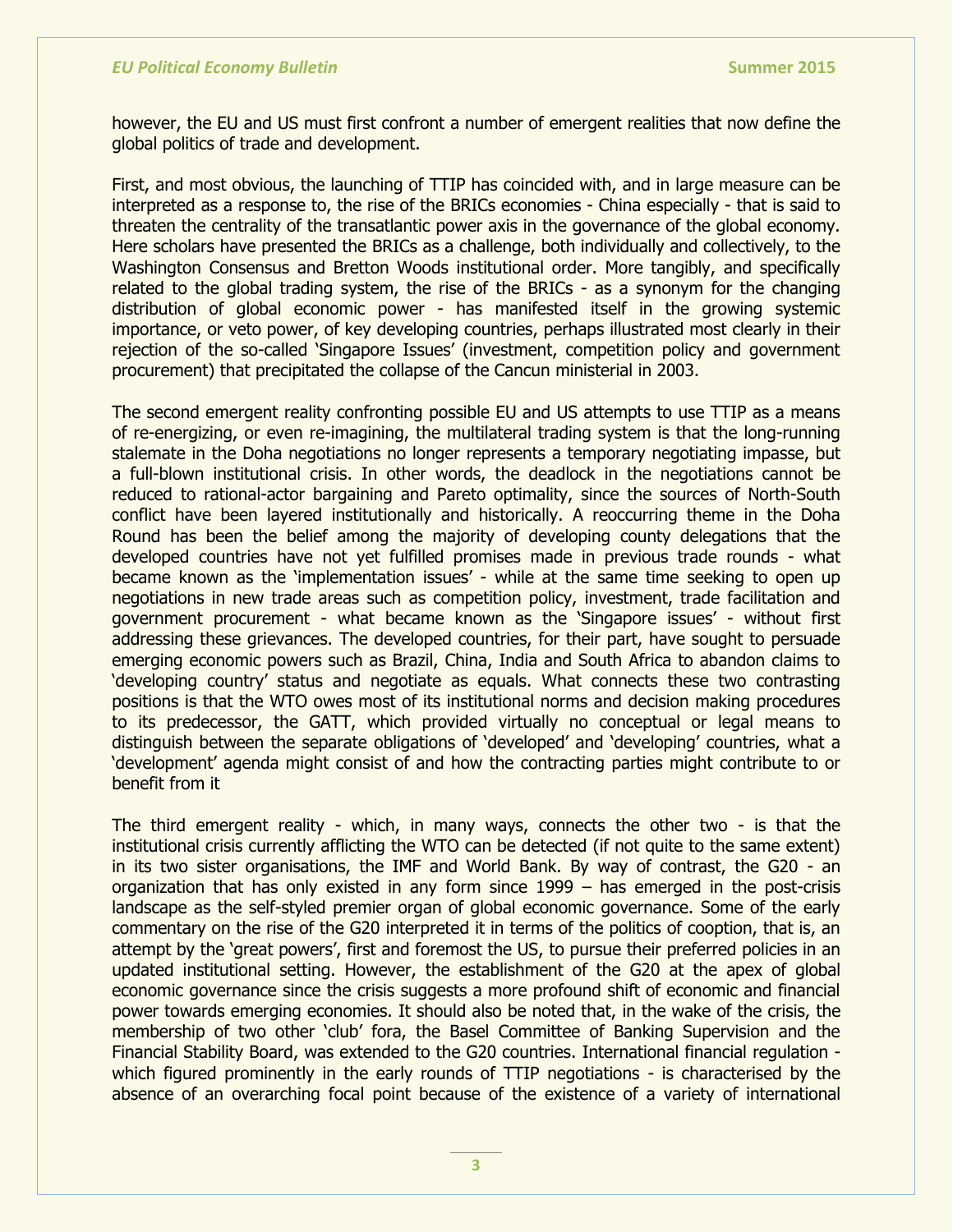agreements, often with overlapping and competing mandates, dealing with the regulation of different segments of the financial sector.

The pattern seen in financial regulation can equally detected in trade, too, as a result of the proliferations of regional and bilateral agreements. According to Daniel Drezner, this trend presents global policy-makers with three sets of problems – the first is that the proliferation of rules and standards without an overarching focal point serves to dilute previous institutional commitments; the second is that the proliferation of different regimes and regulatory standards carry with them the potential for conflicting, overlapping and incoherent mandates, which serve to weaken actors' commitment to implementation and enforcement; the third, most serious problem, is that what has become known as 'regime complexity' raises the transaction costs for all actors, creating incentives for them to exploit regulatory arbitrage through forum shifting or forum creation. Hence, using TTIP to promote global rule making or standard setting through ‗multilateralization' could end up accelerating a process that the whole enterprise is supposedly designed to counter. It looks likely that TTIP - if concluded and ratified - will merely add a further a layer of complexity to the global trade system, wherein regionalism and bilateralism have become the dominant drivers of liberalization more or less since the creation of the WTO.

Although the successful conclusion of TTIP is far from certain, TTIP is economically and political important, not only for the two contracting parties, namely, the US and the EU, but also for the future of global governance. TTIP is partly a transatlantic response to the increasingly complexity of international rule making and the changing distribution of global economic power. In trade, the drivers of this complexity - that is, the proliferation of regional, bilateral and 'minilateral' free trade agreements – are increasingly seen as independent from negotiating impasse in the multilateral trade system. In financial services, by contrast, complexity is defined by the absence of an overarching focal point, or regime. But, even so, the EU and US remain divided over whether or not bilateralism constitutes a viable means of transatlantic regulatory cooperation in finance, as suggested by the EU's attempt to include financial regulation in TTIP and the US' opposition to it. TTIP also reveals the increasingly entrenched nature of regional and bilateral sources of trade regulation  $-$  and the degree to which the origins of these agreements cannot be reduced to 'second best' policy responses to the stalling of multilateral negotiations. Understood in these terms  $-$  and whatever its political feasibility  $-$  TTIP is both a symptom and, in the future, a potential further source of the increasing complexity and fractured nature of global economic governance.

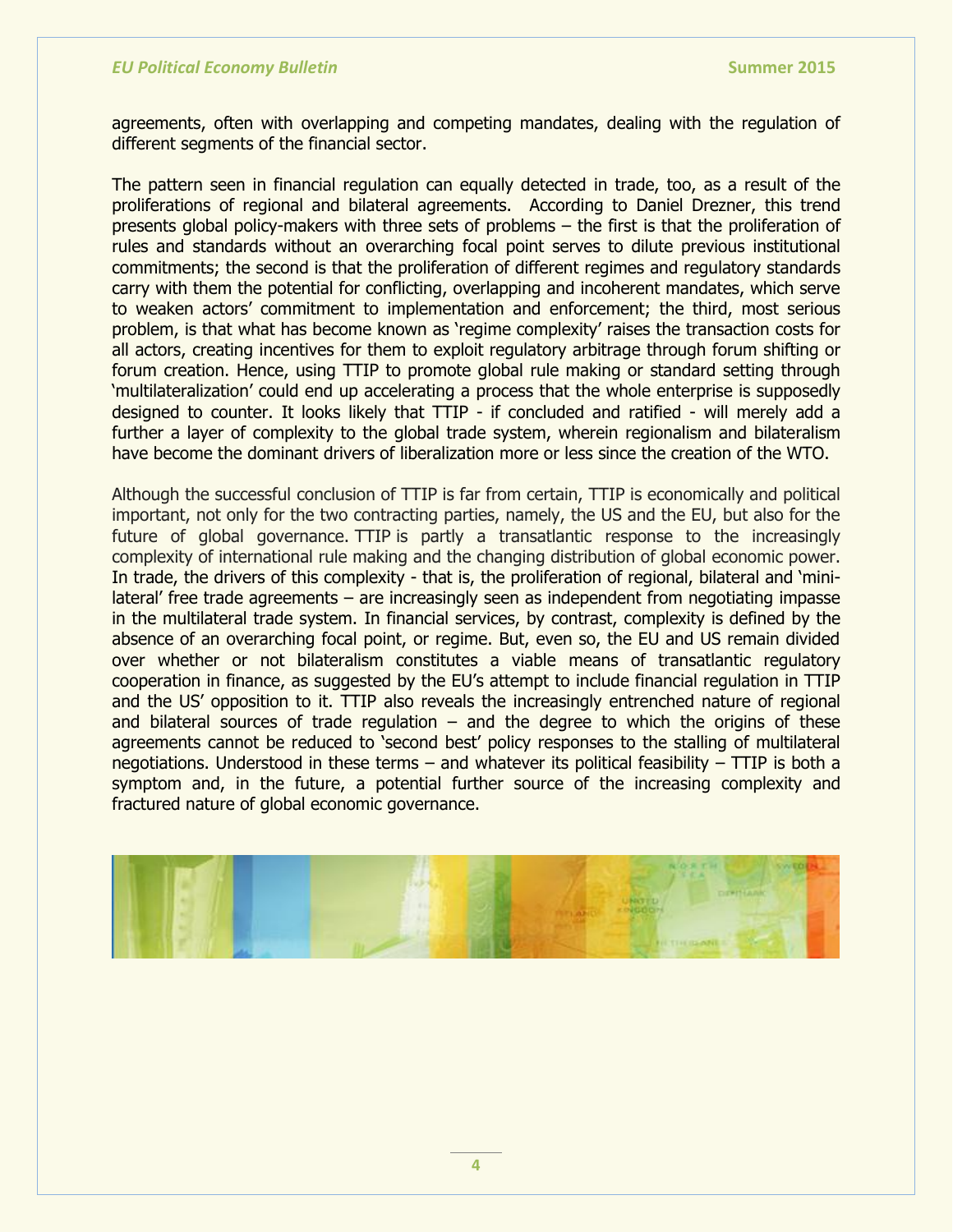## **Competitive Interdependence and TTIP<sup>2</sup>**

Chad Damro

## Senior Lecturer, Jean Monnet Chair, and Director of the Jean Monnet Centre of Excellence, University of Edinburgh

The importance of the transatlantic economic relationship for the global economy can hardly be overstated. The most recent and dramatic development in this relationship – the decision to launch negotiations over a Transatlantic Trade and Investment Partnership (TTIP) – raises important questions about the potential implications of this relationship for the global political economy. While in depth scrutiny of the ongoing TTIP negotiations is warranted, their launch is not simply a single data point that emerged from and can be viewed in isolation. Rather, they fit into and hold the potential to shape the broader global political economy and the transatlantic relationship itself.

In the big-picture dynamics, the international trade agenda has long moved away from an exclusive focus on reducing tariff levels to include a variety of non-tariff barriers, especially behind-the-border regulatory issues. Simultaneously, the decade-long stalemate in the World Trade Organization's Doha Round negotiations represents a particularly prominent international development for economic relations between European Union (EU) and United States of America (USA) and how they approach and shape global economic governance.

Largely in response to the multilateral stalemate in the World Trade Organisation negotiations, the EU and USA now prioritise and *compete* in the pursuit of bilateral trade agreements with third countries. These agreements reflect EU and USA regulatory objectives as they typically contain efforts to address non-tariff barriers to trade. But the transatlantic relationship also has a firm basis for *interdependence* and cooperation, especially in the sense that it is managed through a series of framework agreements that encourage  $-$  but do not require  $-$  bilateral regulatory cooperation.

Given these prominent but potentially counter-purpose dynamics, the transatlantic relationship of today is usefully captured by the notion of 'competitive interdependence' (Sbragia 2010). This concept helps to identify the fundamental dynamics shaping the bilateral relationship between the EU and USA as well as the implications of their relationship for others. According to this understanding, the bilateral transatlantic relationship is one in which the 'EU and US are simultaneously competitors and interdependent because, to a significant degree, each defines success vis-à-vis each other' (Sbragia 2010: 369). When confronted with the stalemate in the Doha negotiations, this competitive interdependence drives the EU and USA to compete for bilateral deals while also advancing their interdependence in ways that promote their individual and common interests throughout the global economy.

 $\overline{a}$ <sup>2</sup> This contribution is based on a working paper for the FP7 TRANSWORLD research consortium [\(http://www.transworld-fp7.eu/\)](http://www.transworld-fp7.eu/). The paper can be downloaded at [http://www.transworld-fp7.eu/?p=1593.](http://www.transworld-fp7.eu/?p=1593)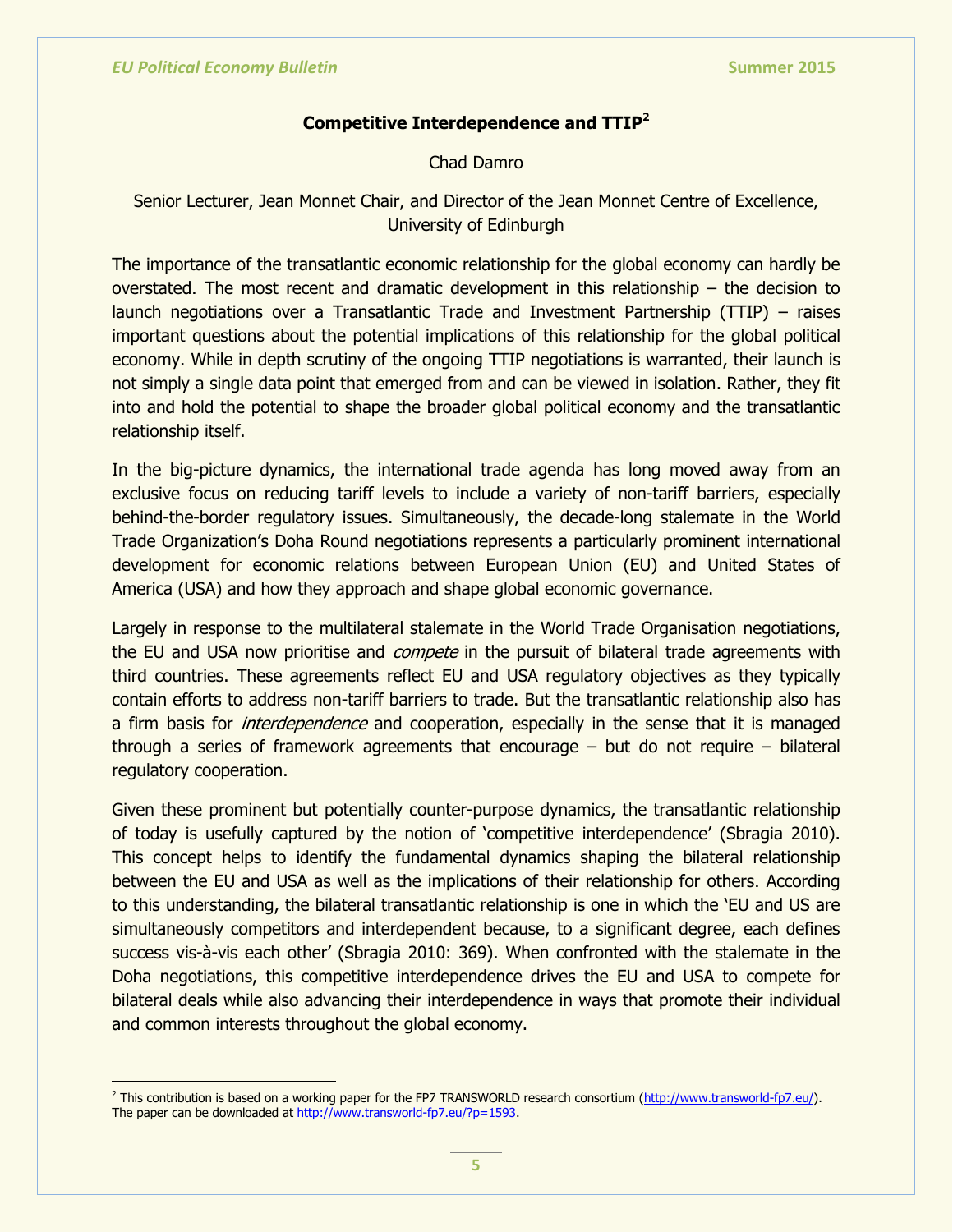$\overline{a}$ 

The competitive side of competitive interdependence arises because both the EU and USA have major stakes in third markets that prompt them to pay attention to and respond to market access granted to each other in those markets. Following the 2003 collapse of Doha negotiations at the Cancun Ministerial, the USA stated its intention to negotiate bilateral deals to pursue its trading interests. The EU has moved more slowly in this direction, but it now also is increasingly pursuing bilateral trade deals. The multilateral implications of these changed preferences are significant as the EU and USA are now individually pursuing and competing over the negotiation of separate bilateral deals – which typically include behind-the-border regulatory issues – across the globe (Meunier and Nicolaïdis 2006). This competitive prying open of third markets has as much to do with the economic objective of reducing tariff barriers as it does with addressing behind-the-border regulatory issues. In effect, the EU and USA now compete over the externalization of their preferred domestic market-related policies and regulations to third markets. While this competitive dynamic may promote the interests of each partner, the prioritisation of bilateral deals may also simultaneously reduce EU and US ambitions and ability to conclude a multilateral deal at the WTO (Conceição-Heldt 2014).

Despite the competitive developments detailed above, the EU and USA are not solely competing to sign the most bilateral agreements. Rather, the relationship is driven by the large sizes of their markets and the deep interdependence and economic interpenetration they share. Starting from the 1990 Transatlantic Declaration, a series of 'framework agreements' have also helped to institutionalize and regularize relations based upon measures to increase dialogue and cooperation among high-level political actors, regulators and non-governmental actors.

Given the previous liberalization of their sizable markets and the progress made under their bilateral framework agreements, the EU and USA are increasingly focusing on behind-theborder trade issues. While different regulations and approaches to regulation do exist in the bilateral relationship, the goal of increasing dialogue and cooperation is to overcome problems and reduce the costs of engaging in commerce under different regulatory standards. Therefore, the potential costs of these different regulatory approaches and standards, coupled with deep interdependence, encourage the EU and USA to seek regulatory cooperation that can reduce these costs. Of course, despite the potential gains promised, these processes of policy adjustment are not simple matters. Indeed, such potential policy adjustments may be pursued through a number of negotiated processes – for example, convergence, harmonization, mutual recognition, equivalence and approximation – that vary in complexity, duration and success across sectors.<sup>3</sup> While the successful completion of a TTIP is far from a foregone conclusion, the negotiation of this agreement highlights a number of factors related to the notion of competitive interdependence. It tends to reflect and bolster the interdependent side of the bilateral relationship by increasing the large size and interdependence of these markets individually and combined, as well as increasing the focus on regulatory issues and the potential gains to be achieved by bilateral policy adjustment. However, the TTIP negotiations also draw on the primary tool (a bilateral trade agreement) employed in the competitive side of the

<sup>&</sup>lt;sup>3</sup> For more on such types of policy adjustment, see Drezner (2001), Gilpin (2001), Holzinger and Knill (2005) and Young (2014).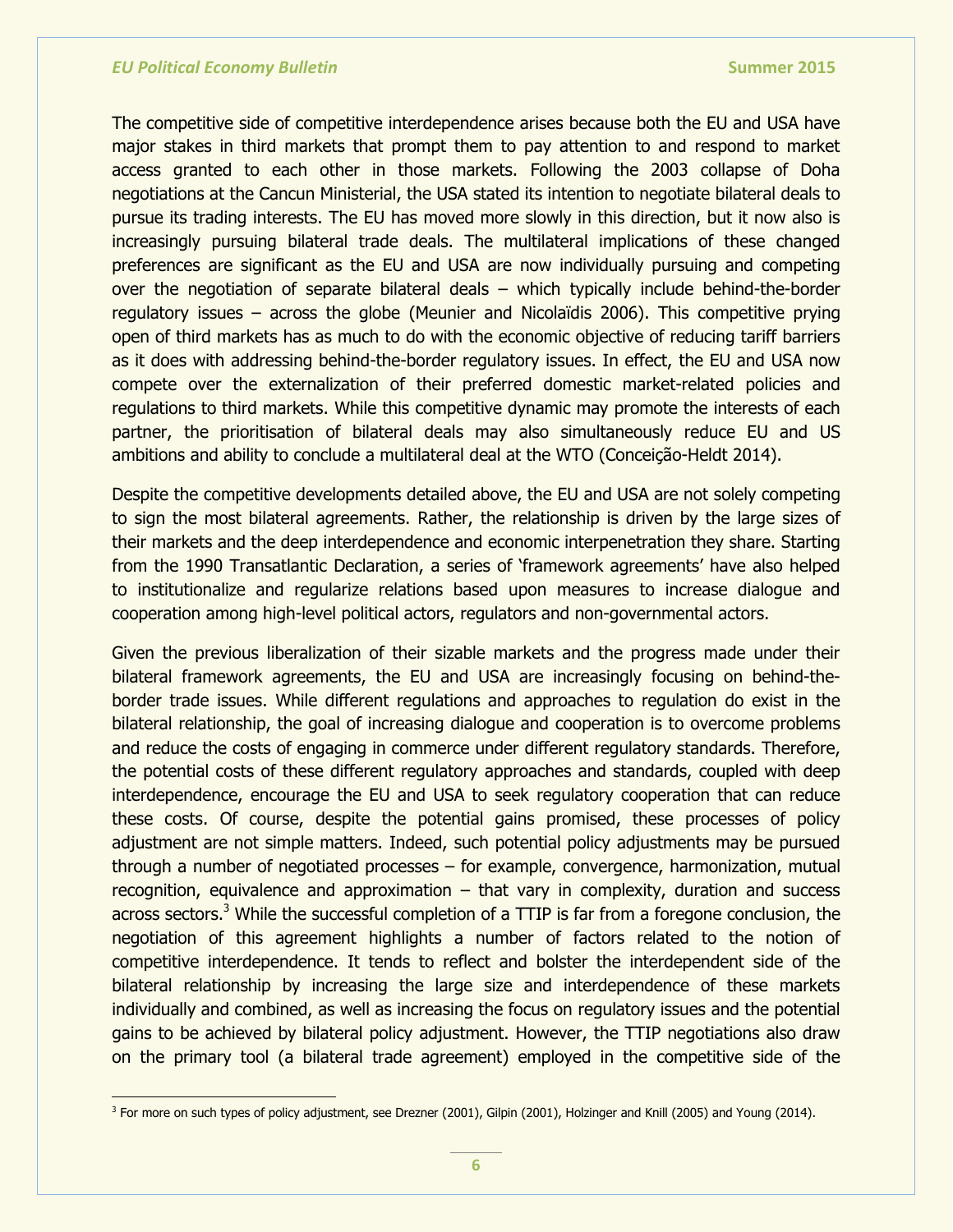relationship and provide a crucial case in which two great trade powers compete directly for leverage in a bilateral bargaining game between their respective trade and regulatory objectives.

In effect, the EU and USA may have shifted their drive to address behind-the-border issues away from directly influencing the multilateral trade negotiating agenda. Instead they are now pushing their regulatory standards in bilateral trade deals with other markets. They are also negotiating the pursuit of bilateral regulatory cooperation via TTIP, which may, due to the relative size of their combined markets, allow them indirectly to set global regulatory standards (Damro 2014; Fabry et al. 2014; High Level Working Group 2013). If so, then TTIP can be viewed as the culmination of an increasingly interdependent (and, therefore, increasingly focusing on behind-the-border regulatory issues) bilateral economic relationship. At the same time, TTIP can be viewed as the best way to address EU and USA multilateral aspirations in the face of the Doha stalemate.

But what does TTIP mean, in the context of competitive interdependence, for the global political economy? If the TTIP is concluded, and, indeed, if it helps to promote transatlantic regulatory cooperation and to set global standards in the long run, then it should be easier for the EU and USA to include those new TTIP-generated global standards in future bilateral agreements that each chooses to pursue with third markets. The process of transatlantic regulatory cooperation will not be a simple matter. But if successful, the potential to set global standards follows largely from the market size and institutionalized nature of the transatlantic marketplace. If third markets currently feel pressure to agree EU or USA standards in their respective bilateral agreements with the two partners in order to ensure access to the lucrative European and American markets, then pressure will increase substantially if those standards in question apply in the future to an even larger transatlantic marketplace. And if those standards are becoming global standards, then third markets will have little option but to agree them in their future bilaterals with the EU and USA, which should make it easier for the two partners to negotiate them into the bilaterals. In short, the TTIP will increase the interdependent side of the transatlantic marketplace at the same time that it may create further incentives for the EU and USA to continue competing in the pursuit of evermore bilaterals with third markets.

The transatlantic developments detailed in this contribution suggest a number of important implications for global economic governance. Nevertheless, it is important to point out that these implications are preliminary and depend upon future variation in the conditioning factors within, between and beyond the transatlantic relationship (Tocci and Alcaro 2014). In addition, the outcome of the ongoing TTIP negotiations  $-$  and any potential gains from regulatory cooperation – remains a very large question mark.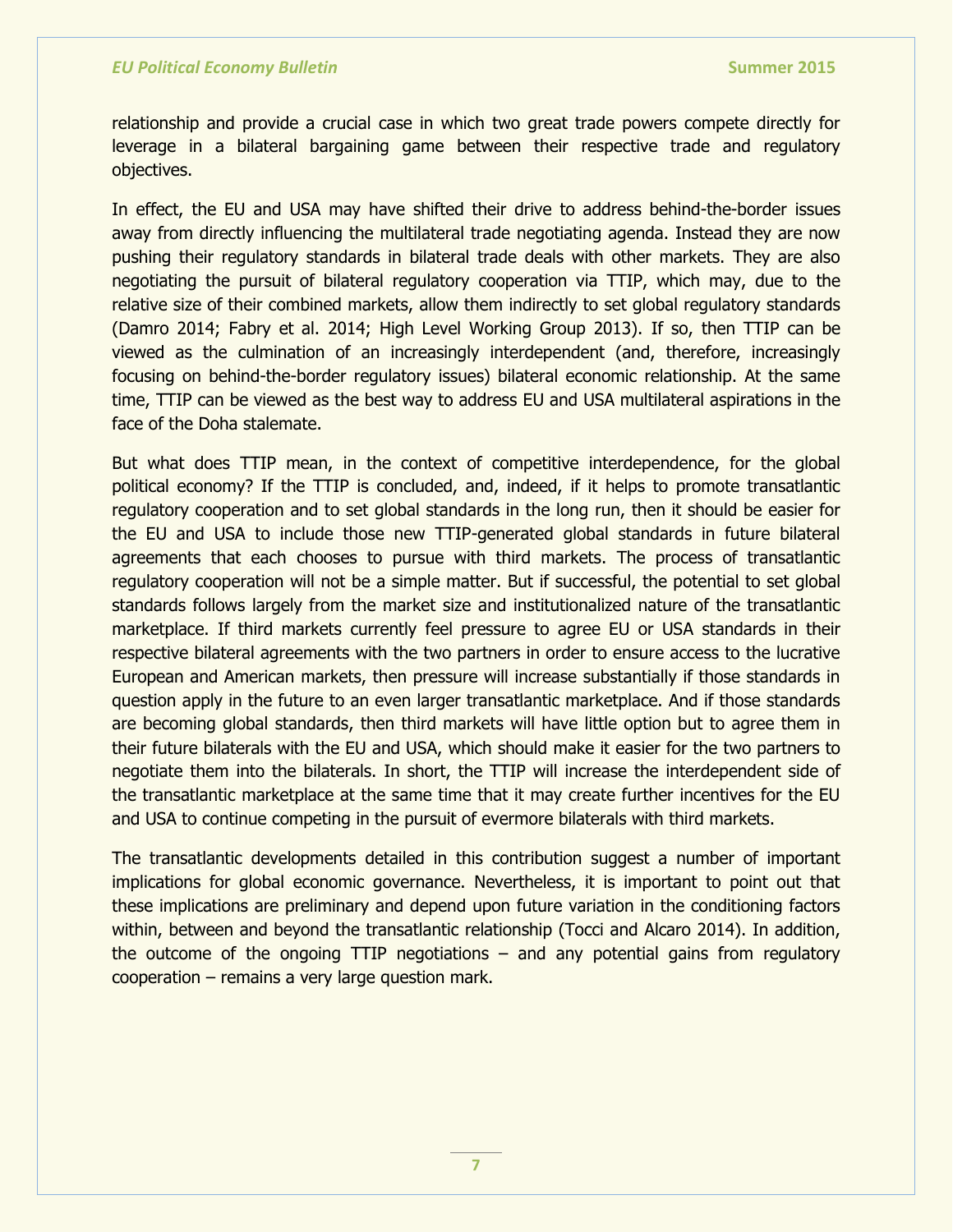#### **REFERENCES**

da Conceição-Heldt, Eugénia (2014), "Adaptation and Change in EU Trade Governance: The EU's Paradigm Shift from Multilateralism to Regionalism and Bilateralism", in Manuela Moschella and Catherine Weaver, eds., Handbook of Global Economic Governance: Players, Power and Paradigms, Abingdon, Routledge, p. 57-69.

Damro, Chad (2014), "Competitive Interdependence: Transatlantic Relations and Global Economic Governance," TRANSWORLD Working Paper 40, October [\(http://www.transworld-fp7.eu/\)](http://www.transworld-fp7.eu/).

Drezner, Daniel (2001), "Globalization and Policy Convergence", International Studies Review, Vol. 3, No. 1, p. 53-78.

Fabry, Elvire, Garbasso, Giorgio, and Pardo, Romain (2014), "The TTIP Negotiations: A Pirandello Play", Notre Europe and European Policy Centre, 23 January, [http://www.notre-europe.eu/media/ttipnegotiationsfabrygarbassopardone-jdijan14.pdf?pdf=ok.](http://www.notre-europe.eu/media/ttipnegotiationsfabrygarbassopardone-jdijan14.pdf?pdf=ok)

Gilpin, Robert (2001), Global Political Economy, Princeton, Princeton University Press.

High Level Working Group (2013), Final Report, February 11, [http://trade.ec.europa.eu/doclib/docs/2013/february/tradoc\\_150519.pdf.](http://trade.ec.europa.eu/doclib/docs/2013/february/tradoc_150519.pdf)

Holzinger, Katharina, and Christoph Knill (2005), "Causes and Conditions of Cross-National Policy Convergence", Journal of European Public Policy, Vol. 12, No. 5, p. 775-796.

Meunier, Sophie, and Nicolaïdis, Kalypso (2006), "The European Union as a Conflicted Trade Power", Journal of European Public Policy, Vol. 13, No. 6, p. 906-925.

Sbragia, Alberta (2010), "The EU, the US, and Trade Policy: Competitive Interdependence in the Management of Globalization", Journal of European Public Policy, Vol. 17, No. 3, p. 368-382.

Tocci, Nathalie, and Alcaro, Richard (2014), "Rethinking Transatlantic Relations in a Multipolar Era", International Politics, Vol. 51, No. 3, p. 366-389.

Young, Alasdair (2014), "Europe as a Global Regulator? The Limits of EU Influence in International Food Safety Standards", Journal of European Public Policy, Vol. 21, No. 6, p. 904-922.

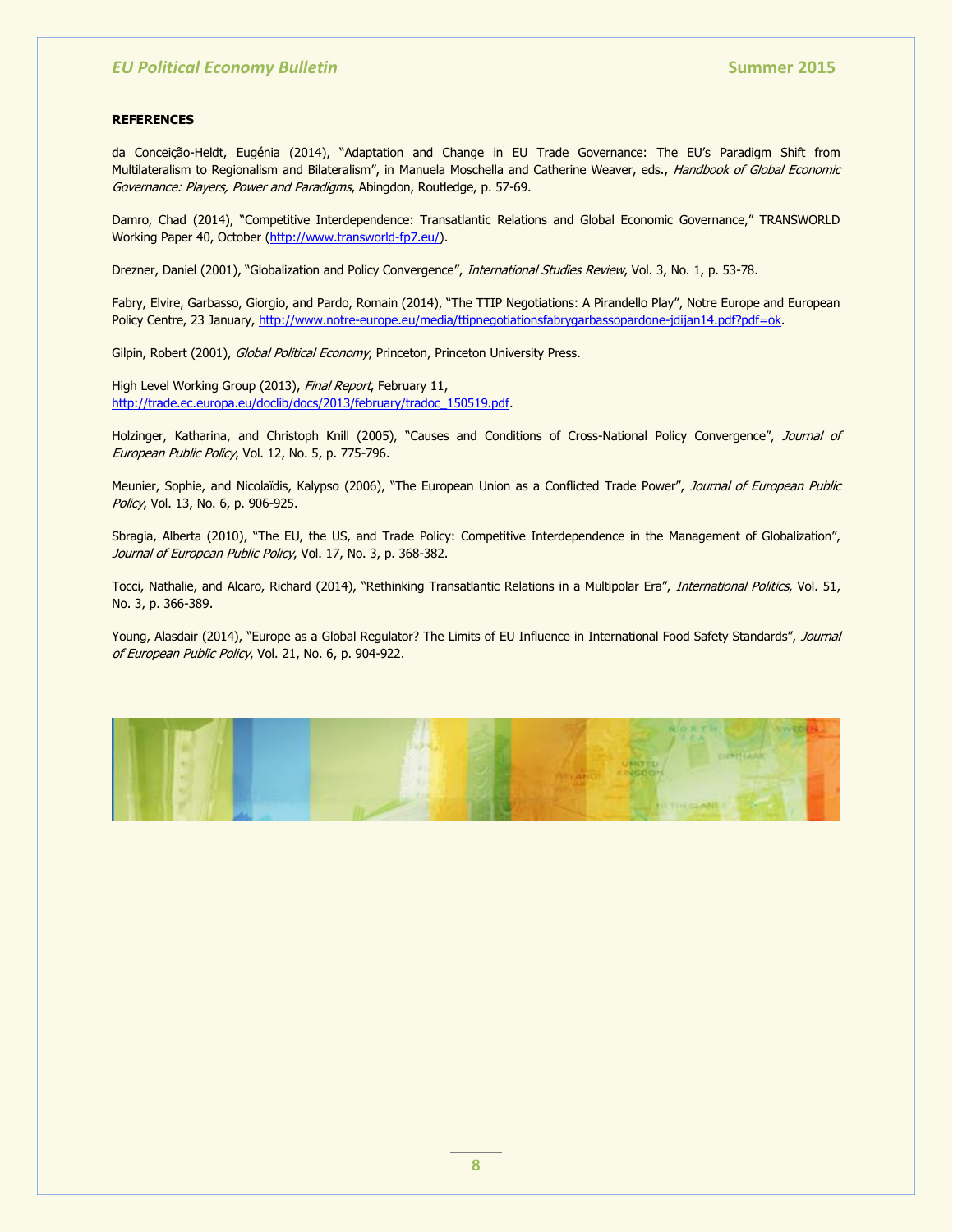## **The Distinctive Politics of the Transatlantic Trade and Investment Partnership Negotiations**<sup>4</sup>

## Alasdair R. Young

## Associate Professor, Sam Nunn School of International Affairs, Georgia Institute of Technology, and Chair of EUSA

The Transatlantic Trade and Investment Partnership (TTIP) negotiations, as the world's most ambitious trade agreement between the world's two largest economies, have excited considerable scholarly analysis and commentary. To date that attention has focused overwhelmingly on the issues at stake in the negotiations and has touched on the politics associated with the negotiations only in passing. Little attention has been paid to the distinctive politics of TTIP.

Since the Second World War major trade agreements have been based upon reciprocal concessions of market access. That is, each party has sought to gain access to foreign markets for its exporters by granting greater access to its own for foreign exporters. The negotiating positions of the parties, therefore, reflect the interplay between export-oriented and importcompeting interests – firms and their workers within each party (Hiscox 2011: 101). Firms and workers in the different parties are assumed to be rivals. The patterns of political mobilization in the TTIP negotiations diverge from this traditional picture in two striking and significant ways: 1) the negotiations are characterized by transatlantic alliances among firms (and among workers) and 2) the most vigorous opposition to the agreement is coming from non-traditional trade actors, consumer and environmental groups and even the general public. In this short article, I sketch out the distinctiveness of the politics of TTIP, their origins and their implications.

## The distinctive politics of TTIP

In contrast to the traditional view of economic interests in the negotiating parties as rivals, one of the most striking features of the politics of TTIP is the overwhelming presence of transatlantic alliances. Leading American and European manufacturing and services associations—including in automobiles, chemicals, pharmaceuticals, textiles, express delivery service, financial services, and insurance—as well as horizontal business groups submitted joint proposals for the negotiations (see Young 2015). The leading trade union confederations of the two sides also adopted a joint position paper (AFL-CIO and ETUC 2014), as did more than 150 consumer, environmental, labor and other civic groups (AFL-CIO et al 2014). There is, however, one glaring exception to this transnationalism: agriculture. There are no transatlantic

<sup>4</sup> This article is part of a wider project that has been funded with support from the European Commission (Jean Monnet Chair 2012- 3121 and Jean Monnet Center of Excellence 2014-1842). It reflect the views only of the author, and the Commission cannot be held responsible for any use which may be made of the information contained herein. I am grateful to Simeon Bruce and Ha Young Choi for their research assistance and to the government officials and interest groups representatives who took time from their busy schedules to discuss these matters with me. Earlier versions of this paper were presented at the  $14<sup>th</sup>$  Biennial International Conference of the European Union Studies Association, Boston, 5-7 March 2015 and at the US Department of State, 18 May 2015. I am grateful to the participants, particularly Mike Smith, for their comments. All errors are my own.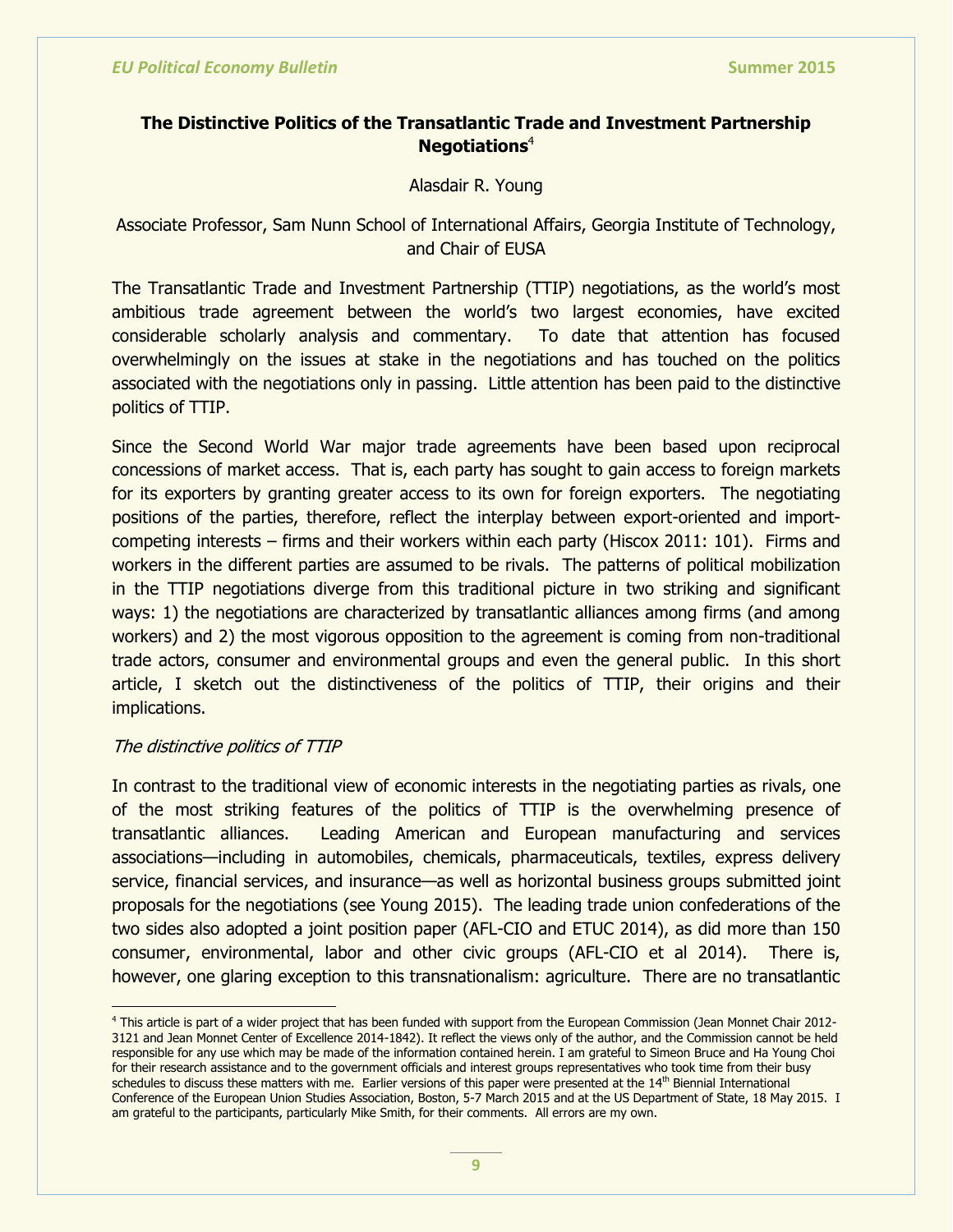alliances among farmers, and the farm groups on each side advance rival objectives, while rejecting concessions (see Young 2015). With the exception of agriculture, however, the politics of TTIP is distinctly transatlantic.

The other striking feature of the politics of TTIP is the extensive and vigorous mobilization of non-traditional trade actors. In traditional trade politics, individuals' trade policy preferences are assumed to reflect their interests as workers (Mansfield and Mutz 2009: 427), and so unions are the relevant trade actor. In TTIP, however, a diverse array of civic interest groups has adopted positions on TTIP. In May 2014 a coalition of NGOs from both sides of the Atlantic wrote to the lead negotiators to express their concerns about the TTIP negotiations (AFL-CIO et al 2014). The signatories were 73 US NGOs -- including Consumer Federation of America, Consumers Union, Friends of the Earth US; Greenpeace US, Public Citizen and the Sierra Club – and 90 EU NGOs -- including the European Environmental Bureau, the European Public Health Alliance, and Friends of the Earth Europe. TTIP represents the first time that most US consumer groups have engaged actively in trade policy.<sup>5</sup> Moreover, there is also an unprecedented level of popular mobilization against TTIP in Europe. As of the end of May 2015 almost two million people had signed a self-organized European citizens' initiative opposing  $TTIP.<sup>6</sup>$  As a result, the most vigorous opposition to the agreement comes from actors that have not traditionally engaged in trade politics.

## Sources of TTIP's distinctive politics

Each of these distinctive features of the politics of TTIP has its origins in a different feature of the transatlantic relationship. The alignment of preferences and cooperation among business interests reflects the extensive interpenetration of the US and EU economies through foreign direct investment (FDI). The mobilization of non-traditional trade actors reflects the unique emphasis in the TTIP negotiations of addressing the adverse trade effects of regulatory differences.

Transatlantic trade is not traditional trade. The transatlantic economy is characterized primarily by foreign direct investment. European companies accounted for 64 percent of the stock of inward FDI in the US and American companies accounted for 46 percent of the inward stock of non-EU FDI in the EU in 2010 (Lakatos and Fukui 2013: 2). As a result, the value-added by foreign affiliates is worth more than the trading relationship and intra-firm trade is central to that trading relationship (see Figure 1). Further, although hard to quantify, a substantial proportion of nominally arms-length trade almost certainly occurs within value chains (see Young 2015).<sup>7</sup> Due to the extensive transatlantic FDI, there are numerous companies operating on both sides of the Atlantic. This interpenetration is evident the overlapping membership of the associations that comprise the transatlantic alliances (see Young 2015). The prominence of firms with their feet planted firmly on both sides of the Atlantic, therefore, explains the distinctive presence of transatlantic business alliances.

 5 Interviews with consumer group representatives, Washington 18 May 2015 and via telephone 26 May 2015.

<sup>&</sup>lt;sup>6</sup> Se[e https://stop-ttip.org/.](https://stop-ttip.org/) Accessed 28 May 2015.

<sup>&</sup>lt;sup>7</sup> Interview, business representative, Washington, DC, 18 May 2015.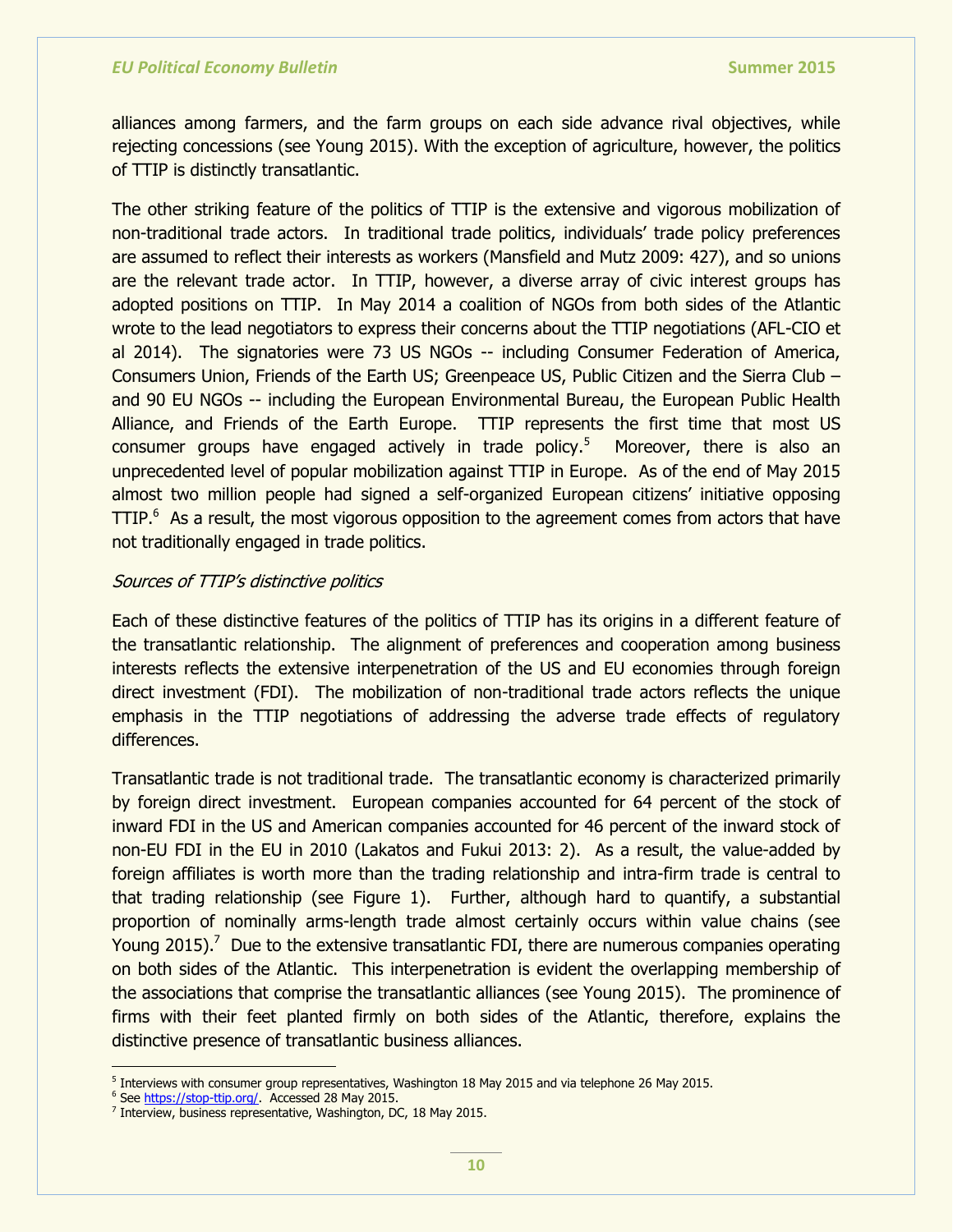Figure 1: Components of transatlantic economic exchange (2010)



Sources: Own calculations based on Lakatos and Fukui (2013: 2) for intra-firm trade and value-added by foreign affiliates; USTR (2012: 133) for total trade and USTR (2013: 143) for trade in services.

While transatlantic alliances reflect the nature of the transatlantic economy, the mobilization of non-traditional trade actors is a response to TTIP's emphasis on regulatory cooperation. In part because of relatively low tariffs and in part because both the EU and the US have highly developed but distinct regulatory approaches, regulatory differences are the most significant obstacles to transatlantic trade (ECORYS 2009: xiii; HLWG 2013: 3). While traditional liberalization tends to bring only benefits to consumers, regulatory coordination potentially also bringing costs in the form of less safe or more environmentally harmful products. This gives regulatory cooperation greater salience for citizens than traditional trade policy (Evans 2003: 155).<sup>8</sup> In addition, the expressed intention of both parties to include an investor-state-disputesettlement (ISDS) mechanism in the agreement is seen as giving transnational corporations an additional mechanism for challenging domestic regulations. Concerns that TTIP might be deregulatory with respect to existing regulations and might make it harder to adopt new rules animate opposition to TTIP on both sides of the Atlantic (AFL-CIO et al 2014).<sup>9</sup> Absent business opposition<sup>10</sup> to the agreement and organized labor's generally sanguine view of market access liberalization (AFL-CIO-ETUC 2014), $<sup>11</sup>$  non-traditional trade actors' (and unions') opposition to</sup> regulatory cooperation presents the most serious challenge to the agreement.

<sup>&</sup>lt;sup>8</sup> Telephone interview with a representative of US consumer organization, 26 May 2015.

<sup>&</sup>lt;sup>9</sup> Interviews with representatives of US consumer and environmental organizations, Washington, DC, 18 and 20 May 2015 and by telephone 26 May 2015. European Citizens' Initiative (available at https://stop-ttip.org/what-is-the-problem-ttip-ceta/. Accessed 28 May 2015).

<sup>&</sup>lt;sup>10</sup> Interviews with representatives of American and European business associations, Washington, DC, 18, 19 and 20 May 2015.

<sup>&</sup>lt;sup>11</sup> Interview with a labor union representative, Washington, DC, 21 May 2015 and a European business association representative, Washington, DC, 20 May 2015. There are some exceptions, but they are exceptions.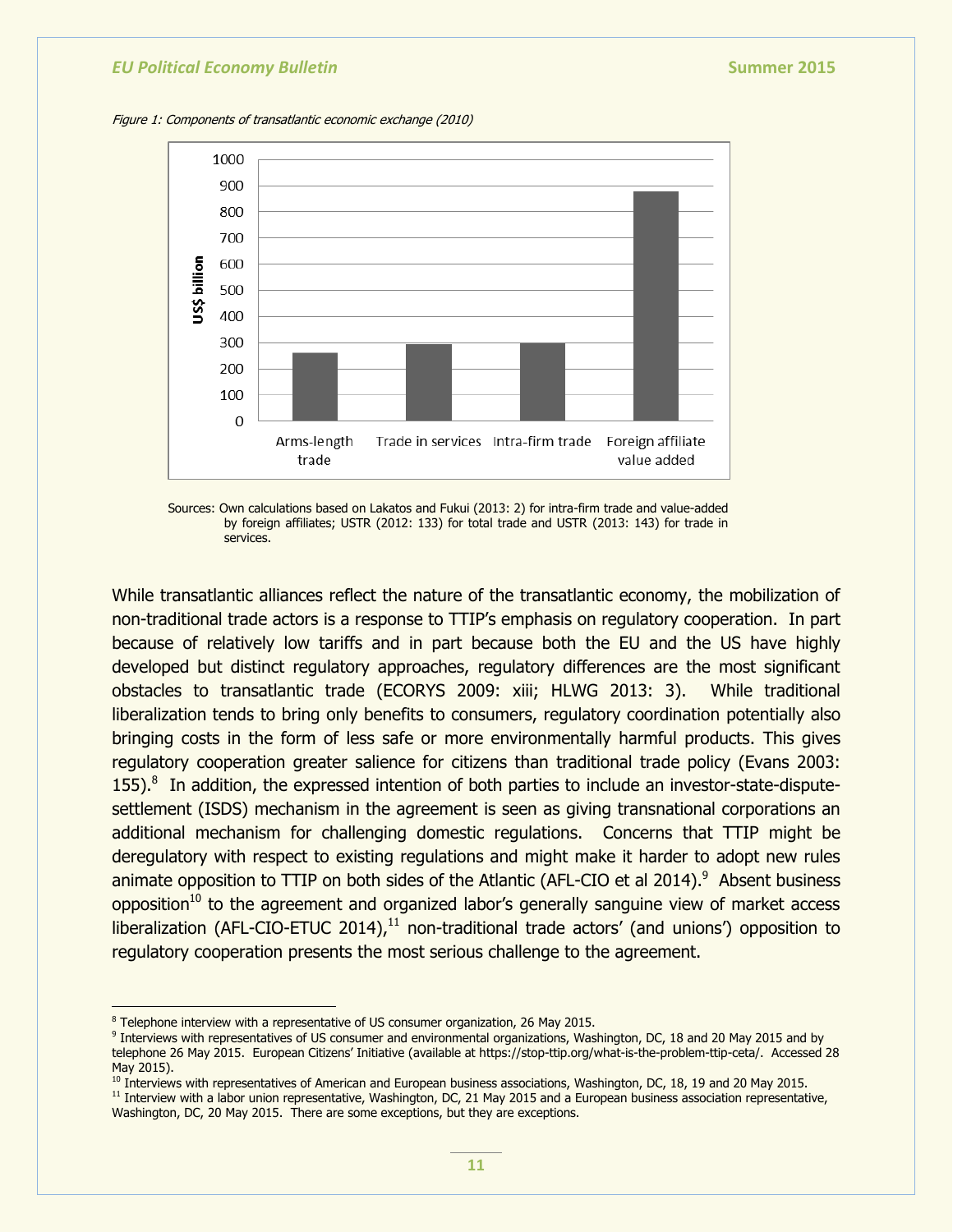## Implications of TTIP's distinctive politics

The distinctive politics of TTIP, therefore, mean that the more traditional aspects of the negotiations – tariff reduction – relatively easy, while the newer elements – regulatory cooperation and ISDS – are challenging. Moreover, the existing mechanisms for aggregating trade policy preferences are ill-suited to the pattern of mobilization in TTIP. Traditionally firms (and their workers) were the actors that cared about trade and it was their interests that were accommodated in consultation mechanisms. The lack of public information about the state of the negotiations and the perception that business interests are intimately involved in the discussions contribute strongly to NGO and public opposition to the talks. $^{12}$ 

The Commission, however, did take the unprecedented step of launching a public consultation on ISDS, which prompted an overwhelming number of critical responses organized by NGOs opposed to TTIP (Commission 2015a), and which is reflected in the Commission's (2015b) ‗concept paper' on investment. In addition, the Commission has been much more open about its negotiating positions than has the US Trade Representative.<sup>13</sup> The problem for the Commission has been that people do not believe that the Commission will deliver the agreement that it says it wants.<sup>14</sup> As a result, popular opposition in Europe does not seem to have been placated by the Commission's initiatives.<sup>15</sup>

The significance of popular opposition will be felt most acutely when it comes to ratification and will hinge on how legislatures respond to the concerns. As of late June 2015, TTIP is relatively uncontroversial in the U.S. Congress, even as the Trans-Pacific Partnership and the granting of Trade Promotion Authority are embroiled in controversy.<sup>16</sup> The European Parliament has paid closer attention to TTIP, having adopted resolutions in October 2012 and May 2013 with a third due in early June 2015. Throughout the Parliament has emphasized the need to safeguard European consumer and environmental protections. The draft resolution adopted by the International Trade Committee on 28 May 2015 added language on ISDS that is broadly supportive of the Commission's concept paper. That compromise, however, fell apart when the Socialists & Democrats withdrew their support just before the 10 June plenary. More than 200 amendments were submitted in plenary, and the matter was referred back to the committee. Thus TTIP is more controversial in Europe even though the Commission has taken greater steps to address the non-traditional trade actors' concerns. As the apprehensions concern what might be in the agreement, if the Commission delivers on its promises, ratification may not pose a problem. The negative framing of the agreement thus far, however, may make that an up-hill battle.

 $\overline{a}$ 

 $12$  Interviews with representatives of US consumer and environmental organizations, Washington, DC, 18 and 20 May 2015 and by telephone 26 May 2015. European Citizens' Initiative (available at https://stop-ttip.org/what-is-the-problem-ttip-ceta/. Accessed 28 May 2015).

 $<sup>13</sup>$  Interviews with a European Parliament official and a Commission official, Washington, DC, 19 and 21 May 2015 and a</sup> representative of a US consumer organization, 26 May 2015.

<sup>&</sup>lt;sup>14</sup> Comments by a senior Commission official, Atlanta, GA, 21 April 2015. <sup>15</sup> Jordan, W. `Europeans and Americans Ambivalent about free trade,' 20 April 2015. Available at

[https://today.yougov.com/news/2015/04/20/americans-and-europeans-ambivalent-free-trade/.](https://today.yougov.com/news/2015/04/20/americans-and-europeans-ambivalent-free-trade/) Accessed 14 May 2015. <sup>16</sup> Interviews with a European Parliament official and representatives of transatlantic and U.S. business associations, Washington, DC, 18 and 19 May 2015.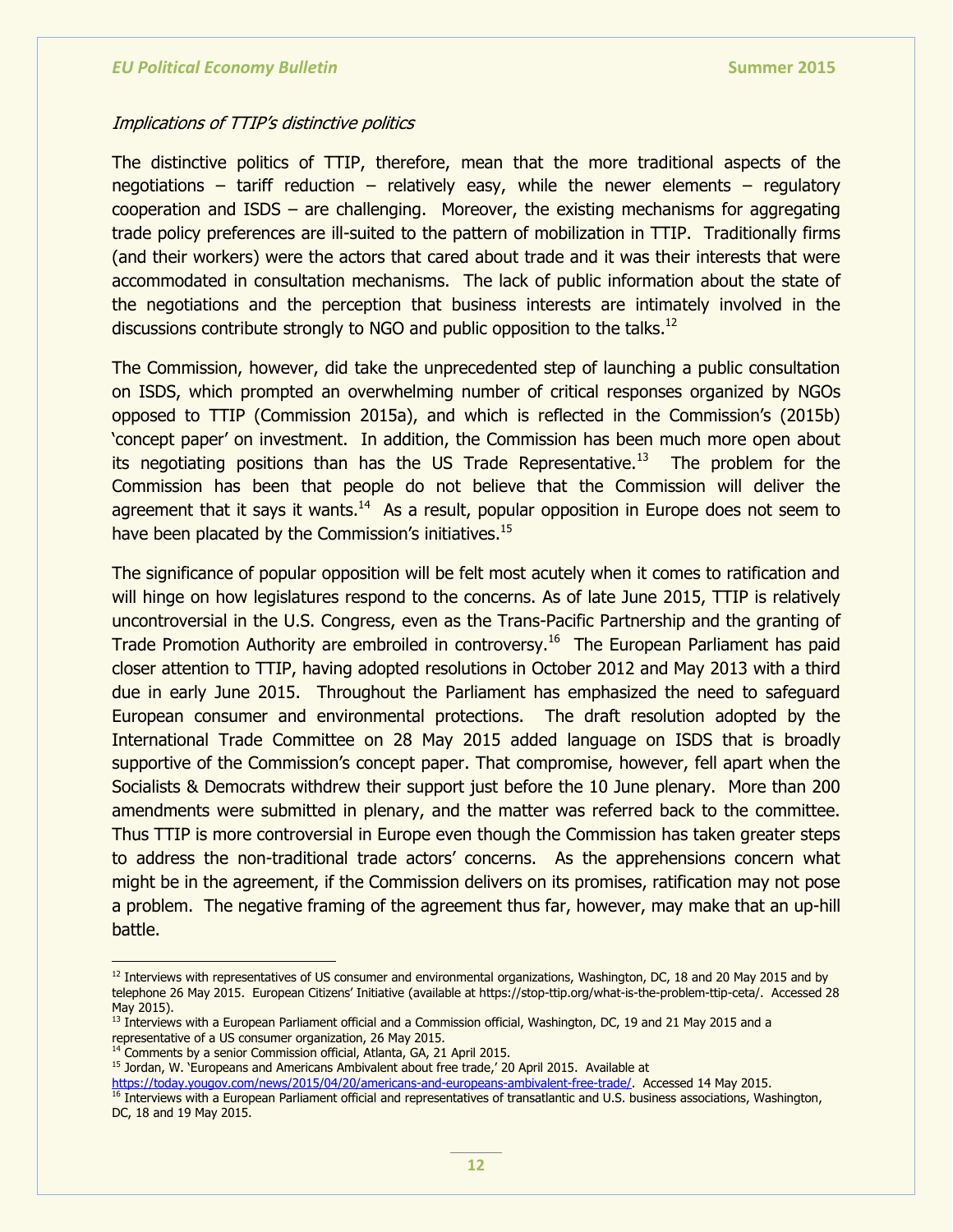#### **References**

AFL-CIO and ETUC (2014), 'Declaration of Joint Principles: TTIP Must Work for the People or it Won't Work at All,' 14 July.

- AFL-CIO et al (2014), 'Concerning the Trans-Atlantic Trade and Investment Partnership,' Available at: [http://www.greenbusinessnetwork.org/take-policy-action/item/986-concerning-the-trans-atlantic-trade-and-investment](http://www.greenbusinessnetwork.org/take-policy-action/item/986-concerning-the-trans-atlantic-trade-and-investment-partnership.html)[partnership.html.](http://www.greenbusinessnetwork.org/take-policy-action/item/986-concerning-the-trans-atlantic-trade-and-investment-partnership.html) Accessed 17 August 2014.
- Commission (2015a), 'Report: Online public consultation on investment protection and investor-to-state dispute settlement (ISDS) in the Transatlantic Trade and Investment Partnership Agreement,' SWD(2015) 3 final, 13 January.
- Commission (2015b), 'Concept Paper: Investment in TTIP and beyond the path for reform: Enhancing the right to regulate and moving from current ad hoc arbitration towards an Investment Court,' 5 May.
- Evans, P. (2003),'Is Trade Policy Democratic? And Should It Be?' in N. Bayne and S. Woolcock (eds), The New Economic Diplomacy: Decision-Making and Negotiations in International Economic Relations, Ashgate, 147-59.
- Hiscox, M. J. (2011), 'The Domestic Sources of Foreign Economic Policies,' in J. Ravenhill (ed.), Global Political Economy, 3rd edition, Oxford University Press, 96-134.
- HLWG [High-Level Working Group on Jobs and Growth] (2013), "Final Report," 11 February.
- ECORYS (2009), 'Non-Tariff Measures in EU-US Trade and Investment An Economic Analysis,' OJ 2007/S 180-219493; Available at: [http://trade.ec.europa.eu/doclib/docs/2009/december/tradoc\\_145613.pdf.](http://trade.ec.europa.eu/doclib/docs/2009/december/tradoc_145613.pdf) Accessed 5 October 2011.
- Lakatos, C. and Fukui, T. (2013), 'EU-US Economic Linkages: The Role of Multinational and Intra-Firm Trade,' Chief Economist Note, Issue 2, Directorate General for Trade, European Commission.
- Mansfield, E. D. and Mutz, D. C. (2009), 'Support for Free Trade: Self-Interest, Sociotropic Politics and Out-Group Anxiety,' International Organization, 63/3, 425-57.
- USTR (2012), National Trade Estimate Report on Foreign Trade Barriers 2011 (Washington, DC: Office of the United States Trade Representative).
- USTR (2013), National Trade Estimate Report on Foreign Trade Barriers 2012 (Washington, DC: Office of the United States Trade Representative).
- Young, A. R. (2015), 'TTIP as 21st Century Trade Politics,' paper to the 14<sup>th</sup> Biennial International Conference of the European Union Studies Association, Boston, 5-7 March.

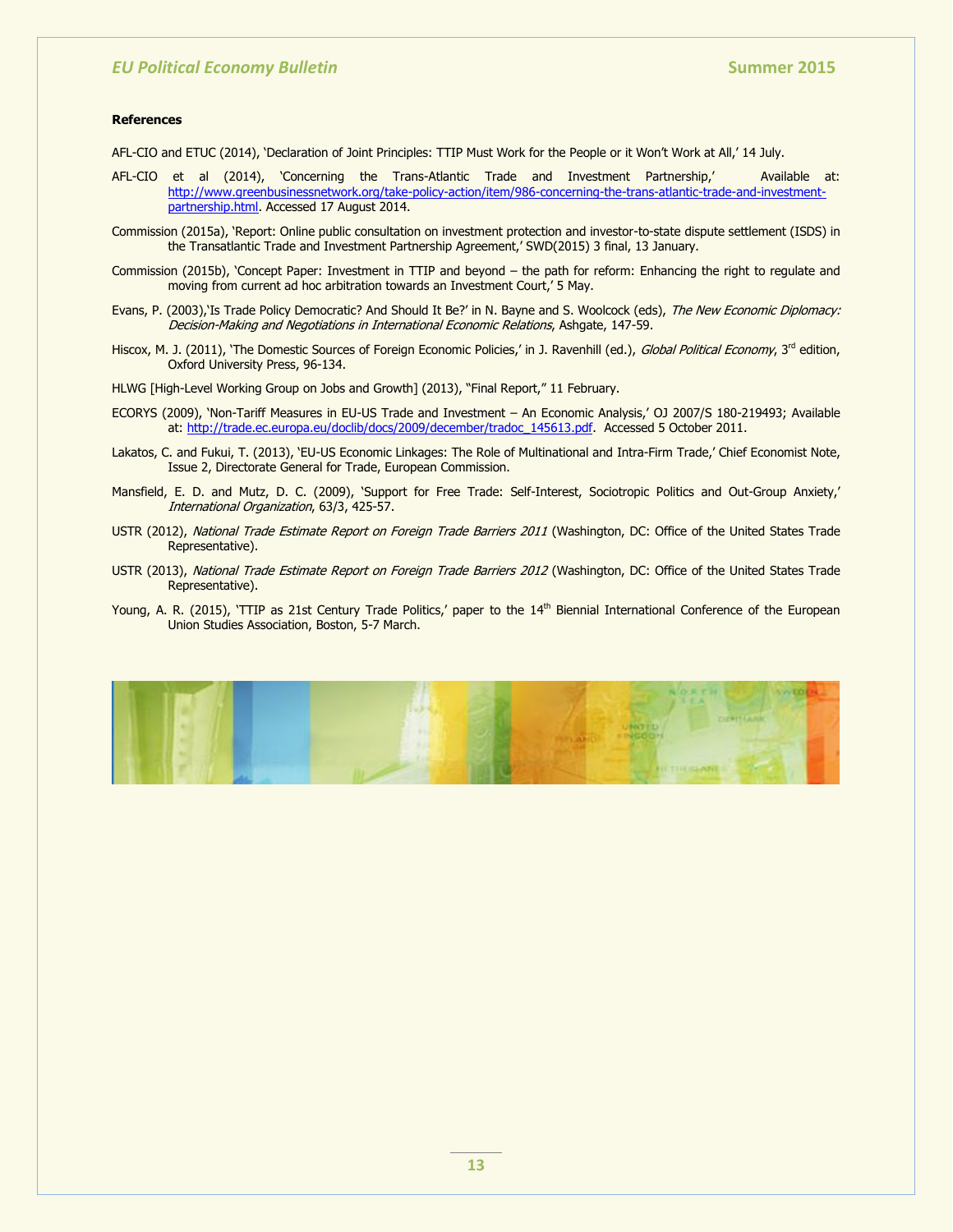## **The Puzzle of Industry Standards in TTIP: Some Tailored Solutions<sup>17</sup>**

Michelle Egan

Professor, School of International Service, American University, and member of Transworld on Transatlantic Relations and Global Governance (FP7 TRANSWORLD)

Fernanda Nicola

Professor, Washington College of Law, American University

The Transatlantic Trade and Investment Partnership (TTIP) negotiations are arguably the most important trade negotiations undertaken by the US and EU in response to the changing geopolitical environment resulting from the stalled Doha Round multilateral trade negotiations, the rise of Asian regionalism, and Europe's economic slowdown and sovereign debt crisis.<sup>18</sup> Although the continuation of negotiations on a possible transatlantic agreement has generated intense scrutiny over the scope and coverage of the mandate that will seek to address the continued prevalence of regulatory barriers to trade that hinder transatlantic trade, investment, and market access, both sides are intent on achieving three goals with the TTIP.

First, both sides have committed to a mega-regional free trade agreement that they hope will trigger economic growth, creating new job opportunities and eliminating unnecessary regulations regardless of the potential redistributive effects. Second, the US and EU want to use their bilateral negotiating framework as a platform for the dissemination of high quality rules on trade and investment to upgrade those that were agreed upon in the last multilateral trade round. Third, they want to address the impact of differences in administrative regimes and regulatory approaches on both sides of the Atlantic that can impact business transactions through enhanced regulatory cooperation. International regulatory cooperation has become a central component of the negotiations, as both the US and EU have sought to find ways to greater uniformity in regulatory practices that would eliminate "inefficient and unnecessary incompatibilities" created by administrative structures and rule-making practices on both sides of the Atlantic. As such, regulatory pluralism may translate into multiple compliance costs, which may simply arise from the lack of coordination rather than explicit applications of differing regulatory requirements, or may be the product of deeply entrenched perceptions about risk management that has resulted in different policy preferences.

Though the negotiations have garnered a lot of attention thus far, about the potential economic benefits, the way that these two global players will address the challenges of regulatory cooperation has focused on ways to overcome conflicts in regulatory practices across multiple

<sup>&</sup>lt;sup>17</sup> An earlier version was presented at EUSA Biennial Conference in Boston, March 2015. Thanks to the participants on the panel for constructive feedback.

<sup>&</sup>lt;sup>18</sup> Michelle Egan, Is TTIP Really that Different ?: The Transatlantic Trade and Investment Partnership between the European Union and United States, 19-34 http://www.as.miami.edu/media/college-of-arts-and-sciences/content-assets/euc/docs/books/TTIP.pdf.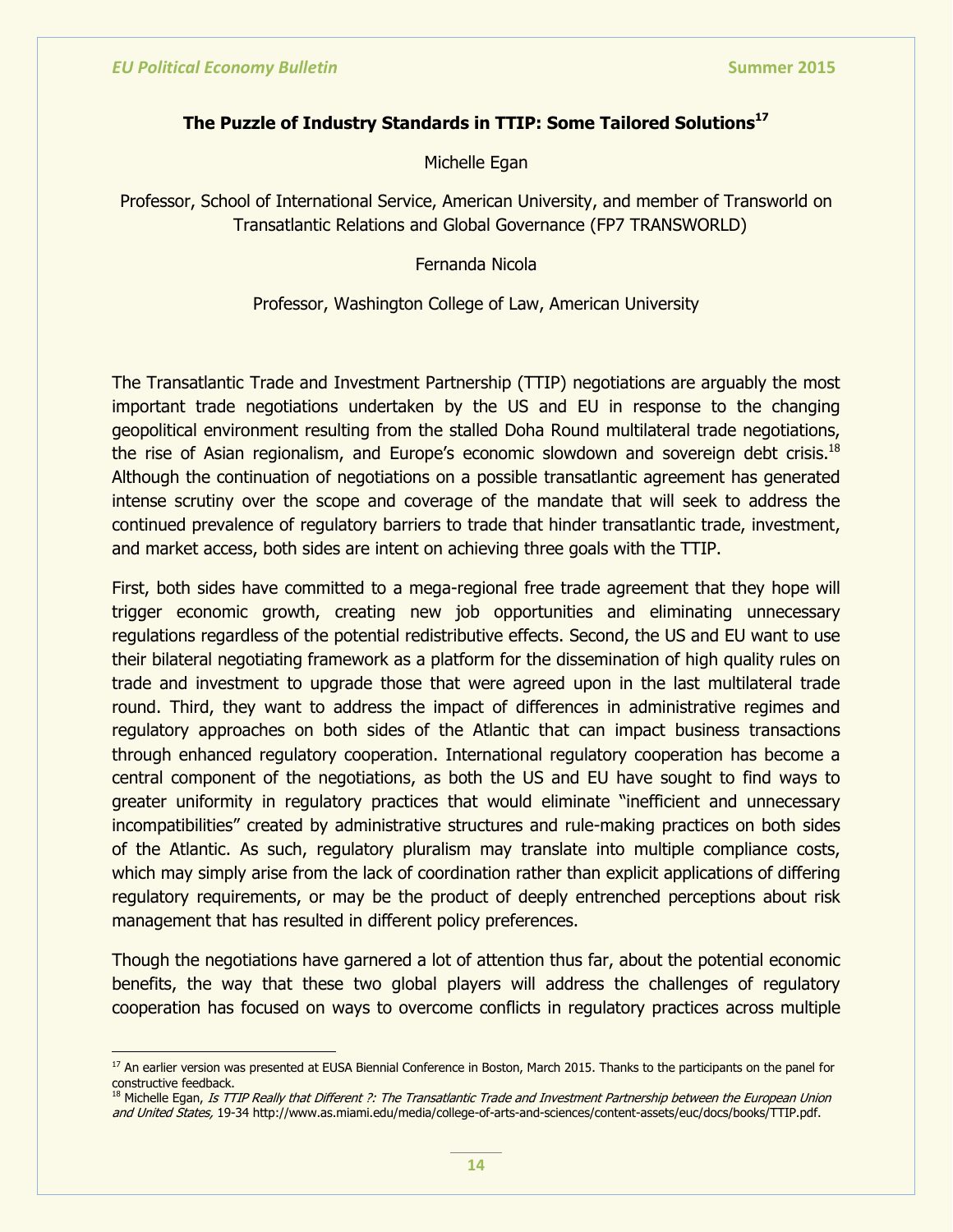$\overline{a}$ 

sectors. This has often focused on issues of regulatory equivalence, despite the fact that there have been sustained efforts over the past two decades to achieve some regulatory cooperation through a wealth of initiatives from the business-led initiatives promoted by the Transatlantic Business Dialogue (TABD) to the New Transatlantic Agenda (NTA) and the Transatlantic Economic Partnership (TEP), which led to the *Guidelines for Regulatory Cooperation and* Transparency that aimed at increasing agency cooperation and fostering best practices, civil society dialogue, and information exchanges to build mutual trust.<sup>19</sup> This notion was again reiterated in President Obama's Executive Order (EO) 13609<sup>20</sup> in 2012 to promote international regulatory cooperation as a way to assure that divergent regulatory approaches adopted between US agencies and their foreign counterparts should not impair the ability of US companies to export and compete on a global level. On the European side, the EU views standards as an instrument of strategic trade policy, supporting the competitiveness of European businesses in the global market.<sup>21</sup> Yet comparison of the US and EU regulatory systems is complicated by the fact that they are delegated different kinds of powers, leading to calls for administrative reforms such as greater transparency, giving reasons requirements, or notice rule and comment approaches by advocates on both sides. While scholars have focused on "best" administrative models or "experimental" and pragmatic ways to overcome conflicts in the public realm, often touting the benefits of specific regulatory mechanisms, little attention is given to the role played by private industry standards in influencing or changing the choices made to meet the regulatory rules and norms.

In this short piece, we focus on the role played by private industry standards in promoting or impeding transatlantic trade and how private/public agencies and semi-public standard setting bodies provide through implementation and compliance mechanisms a way to achieve or undermine regulatory coherence among the plethora of rules that create barriers to trade. Product standards play a crucial—but overlooked— role in providing institutionalized cooperation among private actors that could provide a means to achieve the objective of reducing multinational corporations' costs in complying with multiple sets of product regulations but also increasing small firms' costs of compliance.<sup>22</sup> While trade negotiations aim to balance the need for industry expertise with public participation and access in shaping regulatory outcomes, traditional modes of administrative delegation rarely foreground private standards bodies. States may find it difficult to provide the public goods in question and so may delegate certain functions of the state to designated private actors, in recognition of their technical expertise, while at the same time endowing them with greater authority and legitimacy to promote collective action. Such delegation to meet the goals of fostering greater regulatory

<sup>19</sup> Fernanda Nicola, Will TTIP Make its Own History? The Paradox of Transparency in International Regulatory Cooperation; Duke Law and Contemporary Problems, Vol. 78 [2015]; Gregory C. Shaffer and Mark A. Pollack, "Hard vs. Soft Law: Alternatives, Complements, and Antagonists in International Governance," 94 Minnesota Law Review 706 (2010); Rebecca Steffenson, Managing EU-US Relations: Actors, Institutions, and the New Transatlantic Agenda (Manchester: Manchester University Press, 2005).

 $21$  European Commission, A strategic vision for European standards: Moving forward to enhance and accelerate the sustainable growth of the European economy by 2020, COM (2011) 311 final (Brussels: European Commission, 2011).

<sup>&</sup>lt;sup>20</sup> See Executive Order of 13609 of May 1, 2012, Promoting International Regulatory Cooperation, Code of Federal Regulations, title 3 (2012): 26413-5, http://www.whitehouse.gov/sites/default/files/omb/inforeg/eo\_13609/eo13609\_05012012.pdf.

<sup>&</sup>lt;sup>22</sup> Michelle Egan, *Constructing a European Market: Standards, Regulation and Governance*, (Oxford University Press, 2001).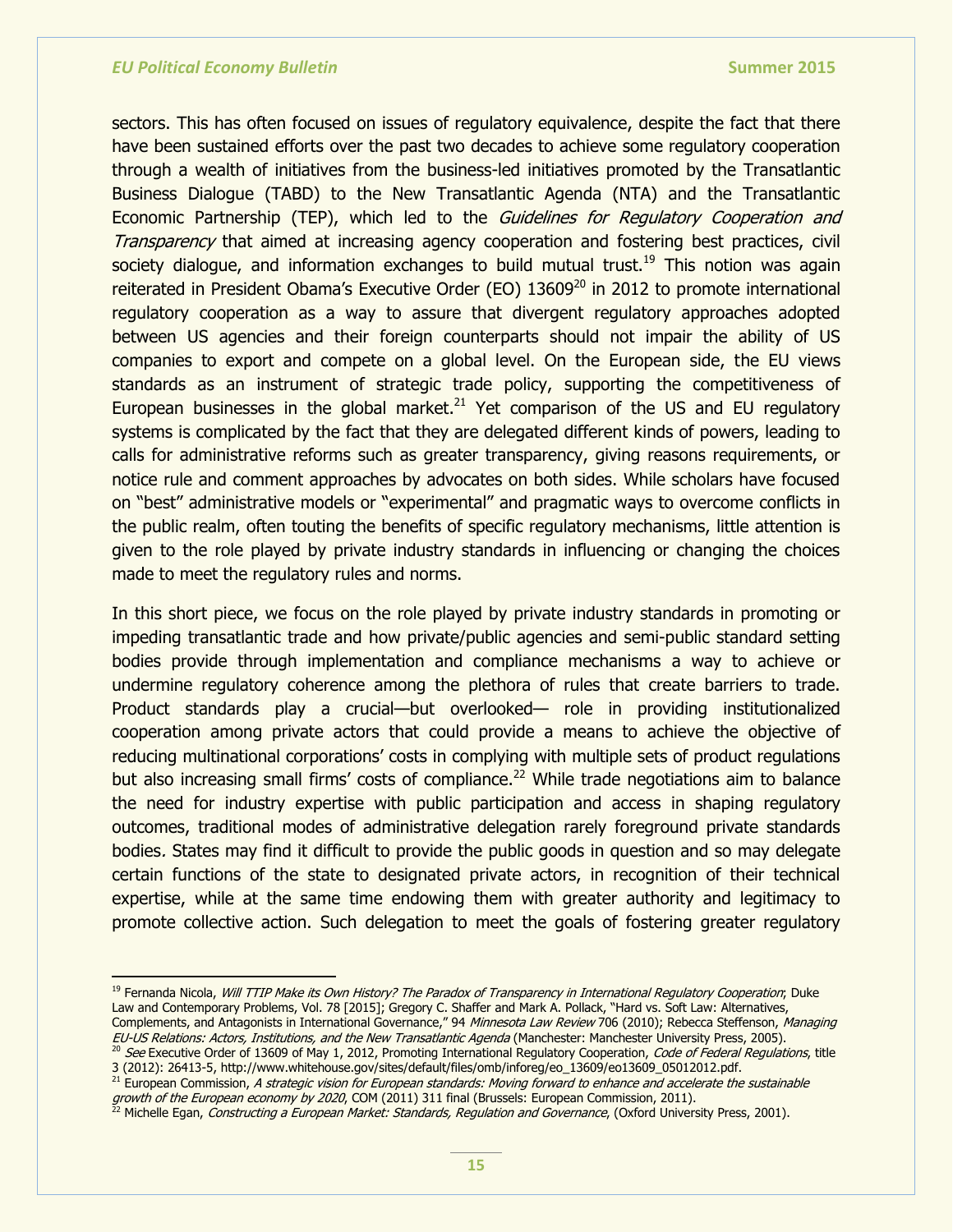cooperation in TTIP also raises complex normative questions about accountability, access and transparency.

The devolution of power involved in standard-setting has generated concerns about the impact of private parties in the regulatory process.<sup>23</sup> Practices codified in private standards bodies involving multiple stakeholders generate an increasing number of private and voluntary codes that are the product of contractual agreements between the public and private sphere. Such collaborative governance has often raised concerns about transparency, due to concerns about the accessibility of agency processes and regulations.<sup>24</sup> The devolution of power to non-state actors to formulate and enforce standards, which are then accepted as legitimate by government agencies, also raises concerns about democratic legitimacy. Such delegation of law-making to private actors has generated concerns about conflict of interest and anticompetition problems as private actors are empowered to make rules with limited public accountability that may affect market competitors. The anti-delegation debate in both Europe and the US raises the conceptual difficulties that law has with private law-making generally, and the assumption that hierarchical legitimation is only grounded in the state. Private standards highlight how lawmaking is not limited to public institutions so that the traditional pattern of regulatory cooperation needs to be broadened to include law-making beyond the state.<sup>25</sup>

In some cases, there are concerns in Europe that regulatory cooperation within TTIP will lead to a reduced level of protection as the affected regulators are compelled to compete to reduce their standards to the least stringent due to the threat of lost competiveness or the loss of operations.<sup>26</sup> Public unease over US food standards have drawn criticism from environmental, consumer and industry groups, concerned about perceived differences in assessing hygiene, risk and safety. The potential for a race to the bottom is typically explored in the context of corporate interests over environmental, consumer protections, and public sector services. $^{2}$  In particular, there are concerns in Germany that rules for service delivery are considered a barrier to trade, and the resulting free trade agreements may restrict the ability of national governments to limit the access to the market for public services. Thus, in the EU, the privatization of healthcare and public services or utilities has created a great push back against TTIP. German social insurance companies are concerned about the prospect that statutory health and safety standards will be subject to investment state-protection lawsuits brought by US companies. Europeans assume that social services are not tradable goods. Such contention

<sup>&</sup>lt;sup>23</sup> Jody Freeman, "The Private Role in Public Governance," 75 New York University Law Review 543 (2000).

<sup>&</sup>lt;sup>24</sup> Emily S. Bremer, "Incorporation by Reference in an Open-Government Age," Harvard Journal of Law & Public Policy 36.1 (2013); cf. Christian Joerges and Jurgen Neyer, ""Deliberative Supranationalism' Revisited," EUI Working Paper, Law No. 2006/20 (Florence: EUI, 2006).

<sup>&</sup>lt;sup>25</sup> Harm Schepel, "Rules of Recognition: A Legal Constructivist Approach to Transnational Private Regulation," in Regulatory Hybridization in the Transnational Sphere, ed. Poul F. Kjaer, Paulius Jurčys, and Ren Yatsunami (Leiden: Martinus Nijhoff, 2013), 192; Gunther Teubner, Constitutional Fragments (Oxford: Oxford University Press, 2012).

<sup>&</sup>lt;sup>26</sup> David Vogel, Barriers or Benefits? Regulation in Transatlantic Trade (Washington, DC: Brookings Institution Press, 1997). After a survey of US and EU trade issues Vogel states, "[t]here does not appear to be a single instance in which either the United States or the EU lowered any health, safety, or environmental standard to make its domestic producers more competitive…. On the contrary, standards have moved steadily, if unevenly, upward on both sides of the Atlantic" (57).

<sup>&</sup>lt;sup>27</sup> Jessica Randall, "International Regulatory Cooperation: Will Harmonization Protect the Public or Prioritize Corporate Profits?" Center for Effective Government – Blog: The Fine Print, May 3, 2012, http://www.foreffectivegov.org/node/12071.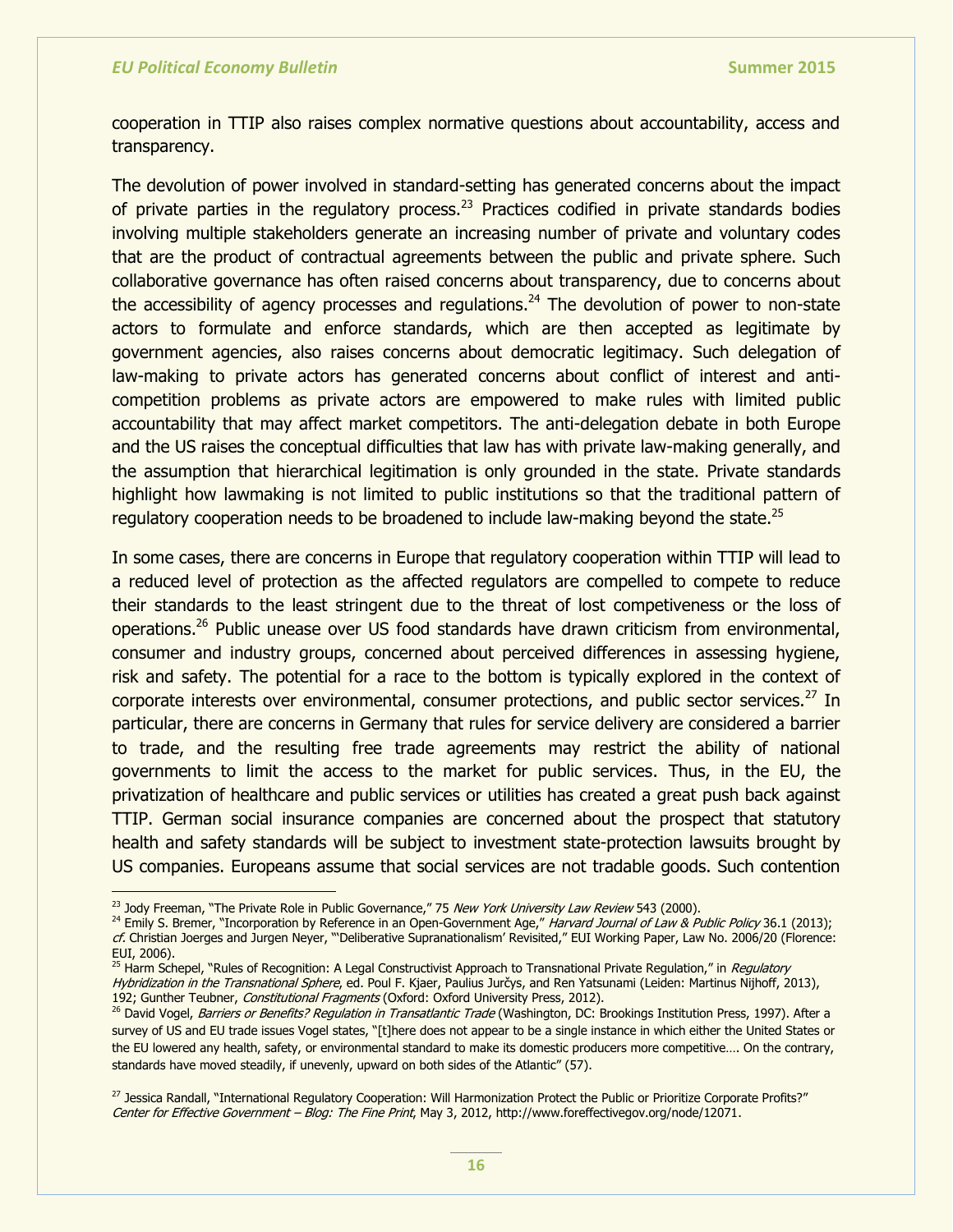over public services is also tied to differences in legal systems, where there is protection against liability in Europe, in contrast to US legal practices.<sup>28</sup> The Commission's response through a letter leaked to the public has been to reassure such actors that the provision of public services will be sufficiently protected in TTIP.<sup>29</sup>

Through the lens of private lawmaking, we map the interplay between voluntary industry standards, public regulation, enforcement, and private litigation in transatlantic relations across several cases. Rather than embracing the economic rationale behind industry standards and their usage, we highlight the adjustments and knowledge production spurred by the continuous interaction between administrative, private and enforcement regimes. <sup>30</sup> In our view, the privatization of rule-making affects transatlantic trade negotiations allowing for deeper penetration between public regulatory bodies and transnational private industries. Rather than advocating in favor of a particular institutional design, open or better regulation, we claim that the evaluations and the contextualization of regulatory practice shows the re-politicization of what appears merely a neutral sectoral standard or a more or less scientific practice.

Legal scholars have shown that soft law has played an important role in such privatization of legal regimes at least twice back in history.<sup>31</sup> First, soft law appeared in the mediaeval legal pluralist lex mercatoria with its multi-layered and hybrid nature and the constant interdependence of public and private models in law making and enforcement. Its second appearance was during the anti-formalist tradition developed by nineteenth century jurists in the social tradition echoing notions of flexibility and organicism which in international law resulted in the creation of minority treaties as well as less studied transnational networks.<sup>32</sup> What is interesting is not so much whether or not states, the US, the EU, or their administrative legal regimes, remain central despite the multiplication of producers of law, but how the executive branches begin to compete with different bodies of norms created by national and transnational private networks. Instead of comparing administrative regimes to find similarities or differences across political systems, which has been used in public discourses to gain bargaining power and leverage, more attention should be given to the web of private and public governance mechanisms that promote regulatory cooperation in mega-regional free trade agreements.

While key sectors such as pharmaceuticals, automobiles, and medical devices are active in promoting their positions often collaboratively through joint proposals, the private sector and governments on both sides have also sponsored new research and academic studies. This is often portrayed as part of civil society engagement and stakeholder input when in fact private

http://www.dguv.de/medien/inhalt/presse/2014/Q2/ttip\_position\_german\_social\_accident\_insurance\_institutions\_en.pdf  $^{29}$  See Ignacio Garcia Bercero to Rt John Healy MP, July 8, 2014. European Commission DG Trade,

http://trade.ec.europa.eu/doclib/docs/2014/july/tradoc\_152665.pdf.

 $\overline{a}$ 

30 Gunther Teubner, "Global Private Regimes: Neo-spontaneous Law and Dual Constitution of Autonomous Sectors in World Society?" in Public Governance in the Age of Globalization, ed. Karl-Heinz Ladeur (Aldershot: Ashgate, 2004).

<sup>&</sup>lt;sup>28</sup>DGUV and SVLG, "Comments by the statutory accident insurance institutions in Germany on a Transatlantic Trade and Investment Partnership (TTIP) between the European Union and the USA" (Berlin/ Kassel: DGUV and SVLG, March 2014),

<sup>31</sup> Gunther Teubner, "Global Bukowina': Legal Pluralism in the World Society," in Global Law Without a State, ed. Gunther Teubner (Brookfield: Dartmouth, 1996); Peer Zumbansen, "Transnational Legal Pluralism," CLPE Research Paper 6.1 (2010).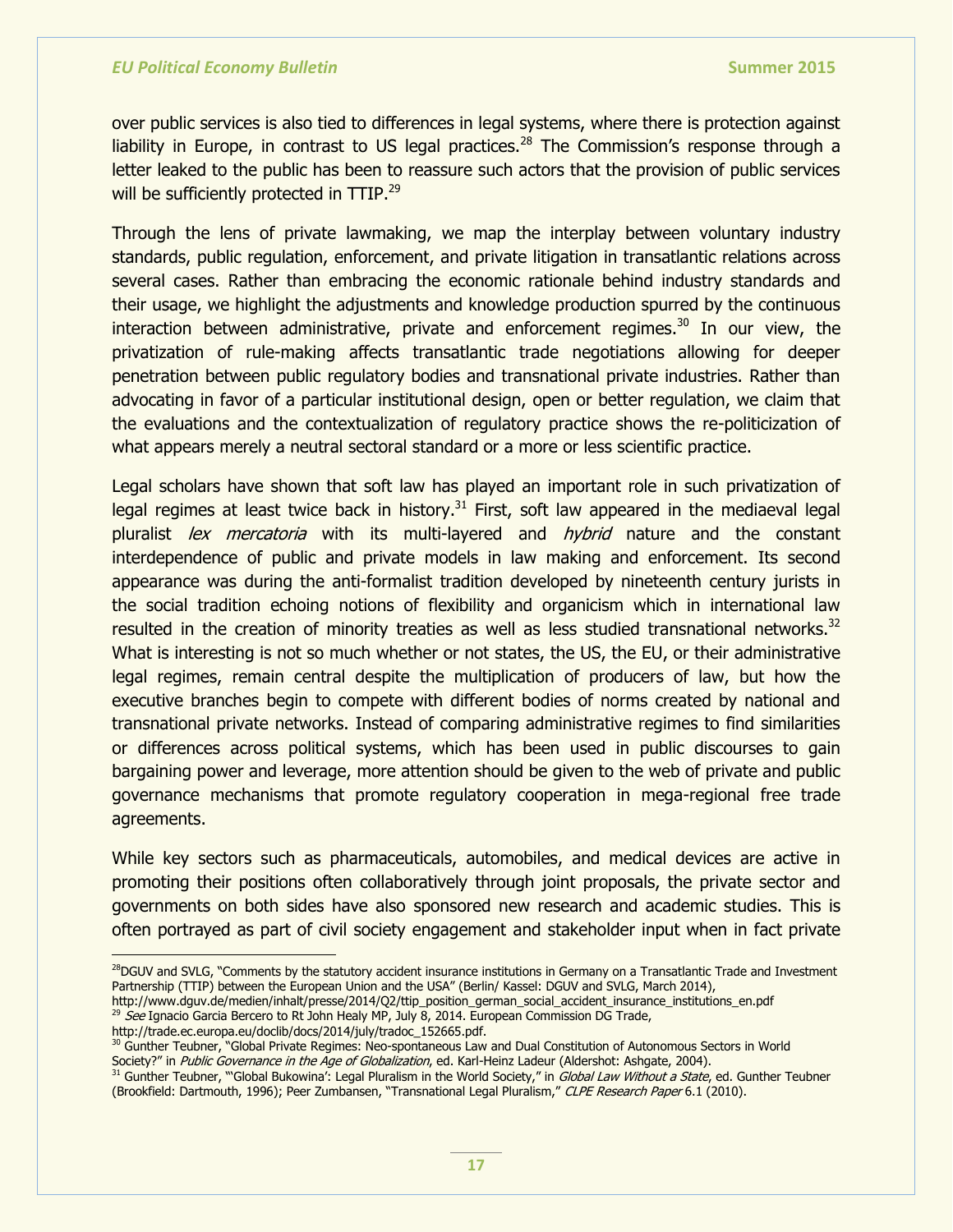rule-making is more important in shaping public regulatory processes than other forms of engagement and participation. Regulatory cooperation is much more instrumentalist, exclusionary, and political than simply a technical coordination problem that can promote different means of experimentalism. Regulatory cooperation will need to address law's recognition of extra-territorial, private rule-making, which is linked to normative discussions about rule-making beyond the state. So far, TTIP has focused on transparency with regard to negotiating texts not transparency with regard to private modes of rule-making.



## **The Meanings of TTIP: Reflecting on the Perils and Promises of Transatlantic Negotiations**

## Michael Smith

Professor of European Politics and Jean Monnet Chair, Loughborough University

This short paper addresses some of the broader implications of the negotiations between the EU and the US, aimed at producing a Transatlantic Trade and Investment Partnership (TTIP). Many of these implications are implicitly or explicitly addressed in other contributions to this symposium, and to that extent this is an overview and attempted synthesis of some of the major themes explored in those papers. My themes are three: first, the ways in which the TTIP process reflects broader developments in the global political economy (GPE); second, the ways in which the process relates to what might be termed the 'power and position' of the EU and the US both separately and together; third, the ways in which the issues on which the TTIP process centres, and the negotiating processes it embodies, tell us something about processes of negotiation in the GPE more generally. In each case, I will raise some general questions and then reflect on the ways in which the symposium as a whole helps us to think about them.

## TTIP and the development of the Global Political Economy

How might we think about the TTIP process in the context of more general trends in the GPE? It seems to me that there are at least three ways in which this might be done. One is to see TTIP as a symptom of responses to the current conjuncture in the GPE  $-$  in other words, as reflecting the much-discussed processes of power shift and power transition in the global arena, and as representing a transatlantic reaction to the challenges that have emerged from these broader changes. A second and related way in which the process might be evaluated is as an attempt not only to resist or channel the challenges from the GPE, but also to (re)shape the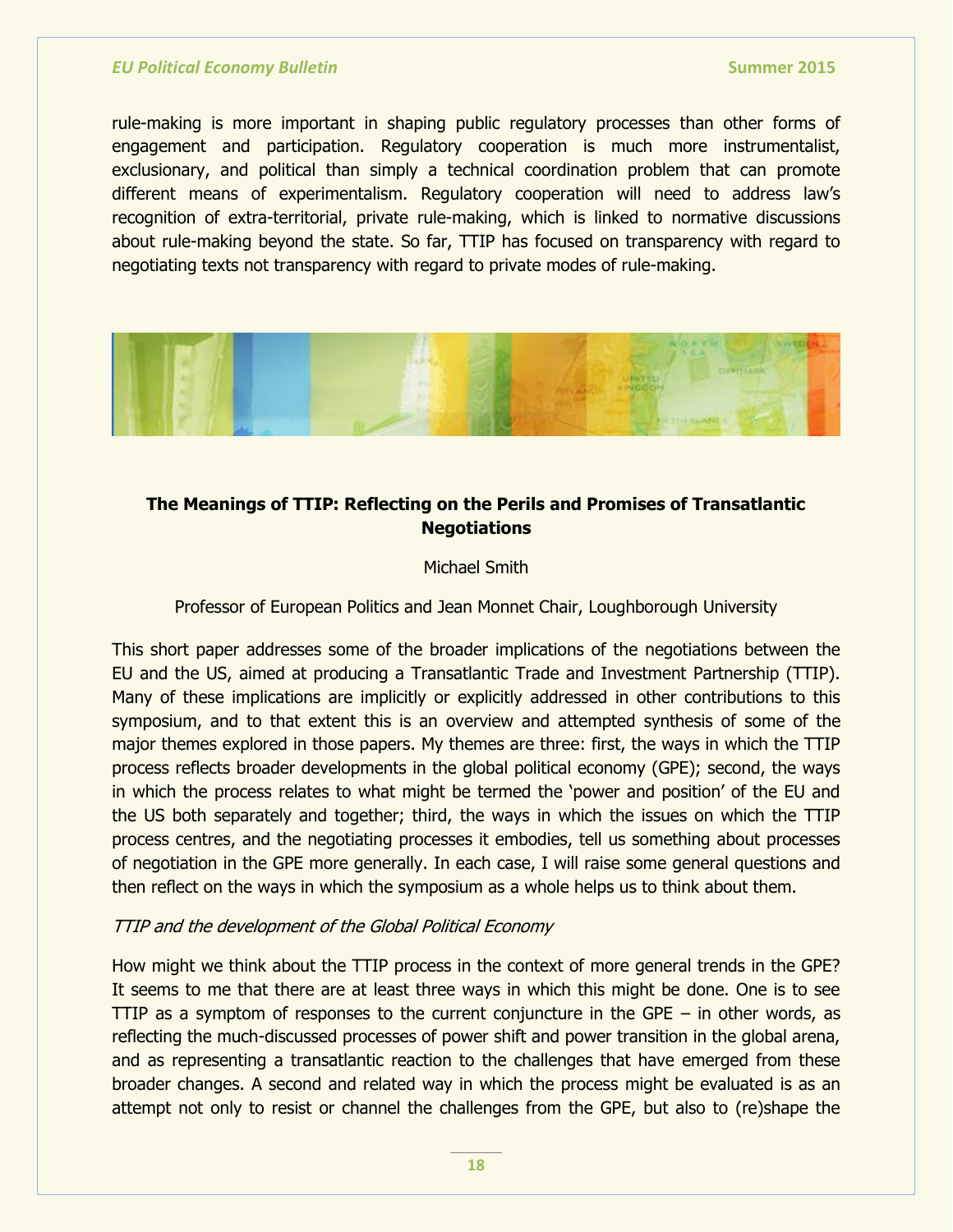GPE in terms that express a transatlantic consensus  $-$  in other words, as a major investment in agenda-setting at the global level. A third way in which the negotiations might be seen is as an effort not only to achieve shared goals in the areas of trade, investment and regulatory policy, but also to achieve political effects, both within the transatlantic area but also more broadly in the GPE.

It is clear from the other papers that each of these strands is present. Most obviously, Heron and Quaglia present an argument couched in terms not only of the opportunities and obstacles in the negotiating process, but also of the 'world order project' that is at the heart of the TTIP. In this view, TTIP appears as a central response by 'established powers' to the changing distribution of economic power and the emergence of new powers within the GPE. I will return to this below, but at this stage it is enough to note the central role of TTIP in responses to new challenges and opportunities. Chad Damro focuses more on the EU-US relationship as a focus and generator of 'competitive interdependence', most clearly visible in the pursuit of free trade agreements in a number of regions; the exquisite tension at the core of TTIP is thus that it reflects this broader trend whilst at the same time reflecting the growing interdependence and interpenetration between the EU and the US in the transatlantic political economy. The coexistence and co-dependency (at least in the US) of the negotiations for the Trans-Pacific Partnership and the TTIP at least in part reflects this underlying tension. For Alasdair Young, the issue is to be viewed at what appears to be a narrower and more parochial level – that of the engagement and mobilisation of new constituencies in  $21<sup>st</sup>$  century trade politics – but actually, this has global resonances in the focus on regulatory policies and 'behind the border' issues (which drive the involvement of new types of actor), and in the contrasts between levels of mobilisation within the TTIP negotiations and those characteristic of other free trade negotiations. This might be seen (and Young presents it in this way) as emphasising the distinctiveness of transatlantic economic exchanges, which drive business mobilisation, but that distinctiveness in itself raises issues for the broader GPE, including those noted above. In the paper by Egan and Nicola, the tension between specifically EU-US preoccupations and the broader GPE is also clearly visible: whilst they focus on the tensions created by cultural and institutional differences within the transatlantic relationship, this is juxtaposed with the collective interest in development of the TTIP as a weapon in the face of emerging powers with different cultures, institutions and strategic objectives. In this way, the three themes – challenge and resistance, agenda setting and political aspirations – can be seen as coming together.

## Power and Position in the Global Political Economy

Discussion of the broader trends in the GPE to which TTIP might be seen as a response links closely to discussion of 'power and position'. At one level, this discussion relates to the power and positions of the two central protagonists, the EU and the US. A key consideration here is the essential equivalence of the two partners. Does the TTIP process reflect the fact that the EU and the US are to be seen as equals in the transatlantic and the broader global context, and how is this expressed in the way the two protagonists present the negotiating process? A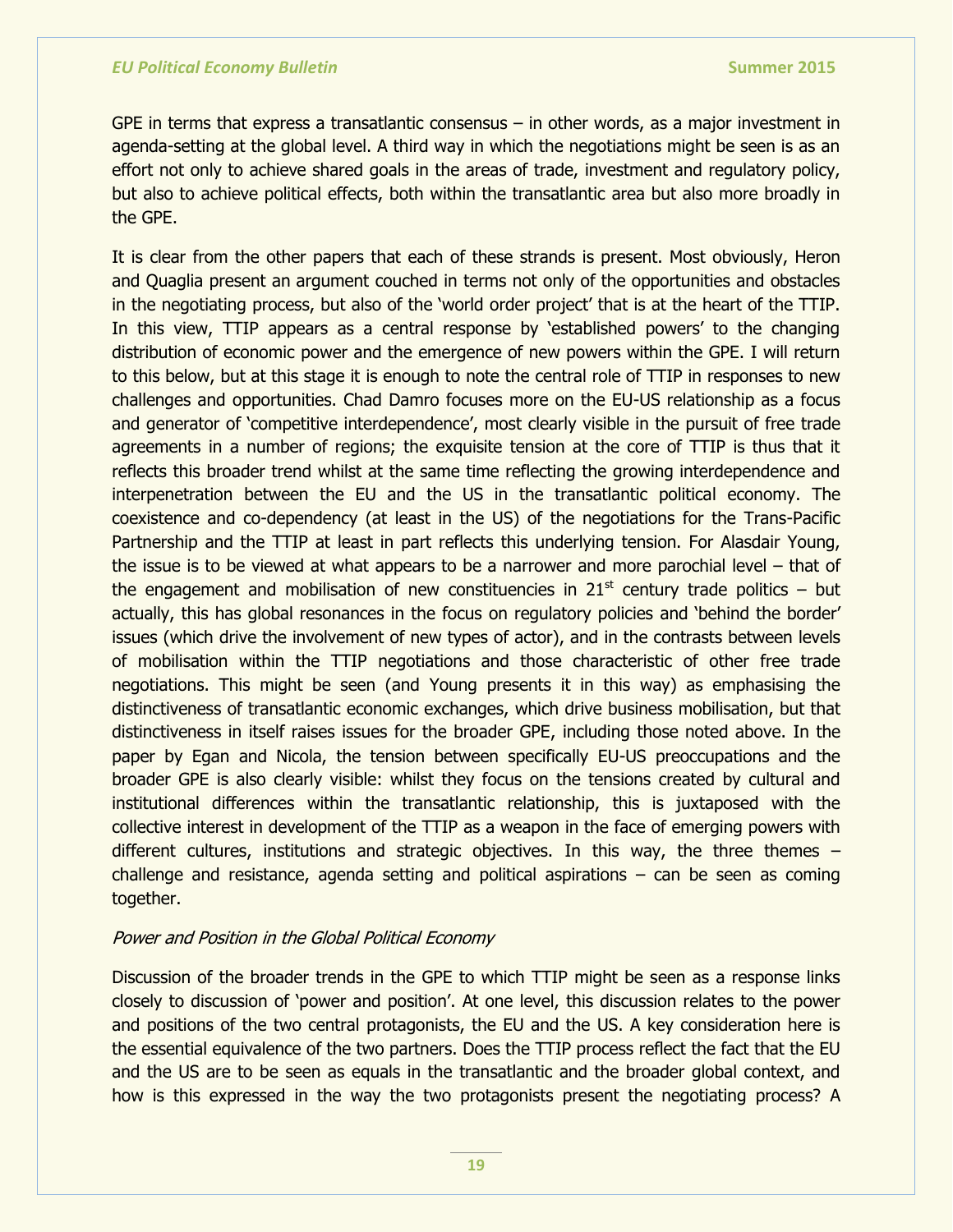second consideration is the balance between 'offensive' and 'defensive' positions in the negotiations: is there a discernible pattern of challenge and resistance in what has emerged thus far from the TTIP process? Linked to this is the question of winners and losers: is it possible to identify a pattern of potential gains and losses given the nature of the negotiations as a whole? Finally, there is the question of collective interests: has the process so far demonstrated a core of shared interests between the EU and the US that would cancel out the gains and losses to be experienced in different sectors or issue-areas? One such potential collective interest might be found in the idea that TTIP is amongst other things a route to coordinated growth in the EU and the US, and thus an escape from the politics of austerity that have weakened both in the broader GPE.

The papers here present a mixed picture, but in general there seems to be agreement that there is an essential equivalence between the EU and the US. The key question, though, is how far this essential equivalence extends and how it relates to important areas of difference between the two. For Heron and Quaglia, these areas of difference are largely subsumed in pursuit of an essentially 'western' agenda for the GPE, although they do draw attention to important divergences of preferences and to the impact of regime complexity. Damro emphasises key areas of convergence between the two partners, but again notes the complexity introduced by 'new 'trade issues'. Young underlines the effects of interpenetration between the EU and the US, which in some respects undermines the image of two strategic partners facing each other over the negotiating table, but in others lays bare some of the institutional and other divergences that characterise the relationship. Egan and Nicola with their focus on 'private governance' as well as the broader governmental framework emphasise the important cultural divergences between the EU and the US, not only in broad terms but also in relation to specific industries. The upshot of these arguments in all of the papers is that the complexity of the relationship does not allow for a definitive answer to questions of power and position within the negotiations: on both sides there are important areas of challenge and resistance, whilst it is impossible to arrive at a clear balance-sheet of winners and losers across the range of negotiating issues. As to the questions surrounding consensus and collective interest, it seems clear that whilst at the most general level (and from outside the Atlantic area) there can be discerned a set of collective aims (some of which have been noted above), the reality is considerably more complex and differentiated. To this extent, the early predictions that TTIP could be completed on 'one tank of gas' and that it might be a quick fix for austerity were very wide of the mark, not only because of issues arising from the power and position of the two partners but also because of the impact of factors originating outside the transatlantic area and from non-governmental sources.

## Issues and Processes

What can we say about the nature of the TTIP negotiations specifically as negotiations? One seemingly obvious concern is with what the negotiations are about: in other words, what are the scope and the objectives of the process? A second concern is with the negotiating process itself: how have the negotiations grappled with the problems of large-scale and highly technical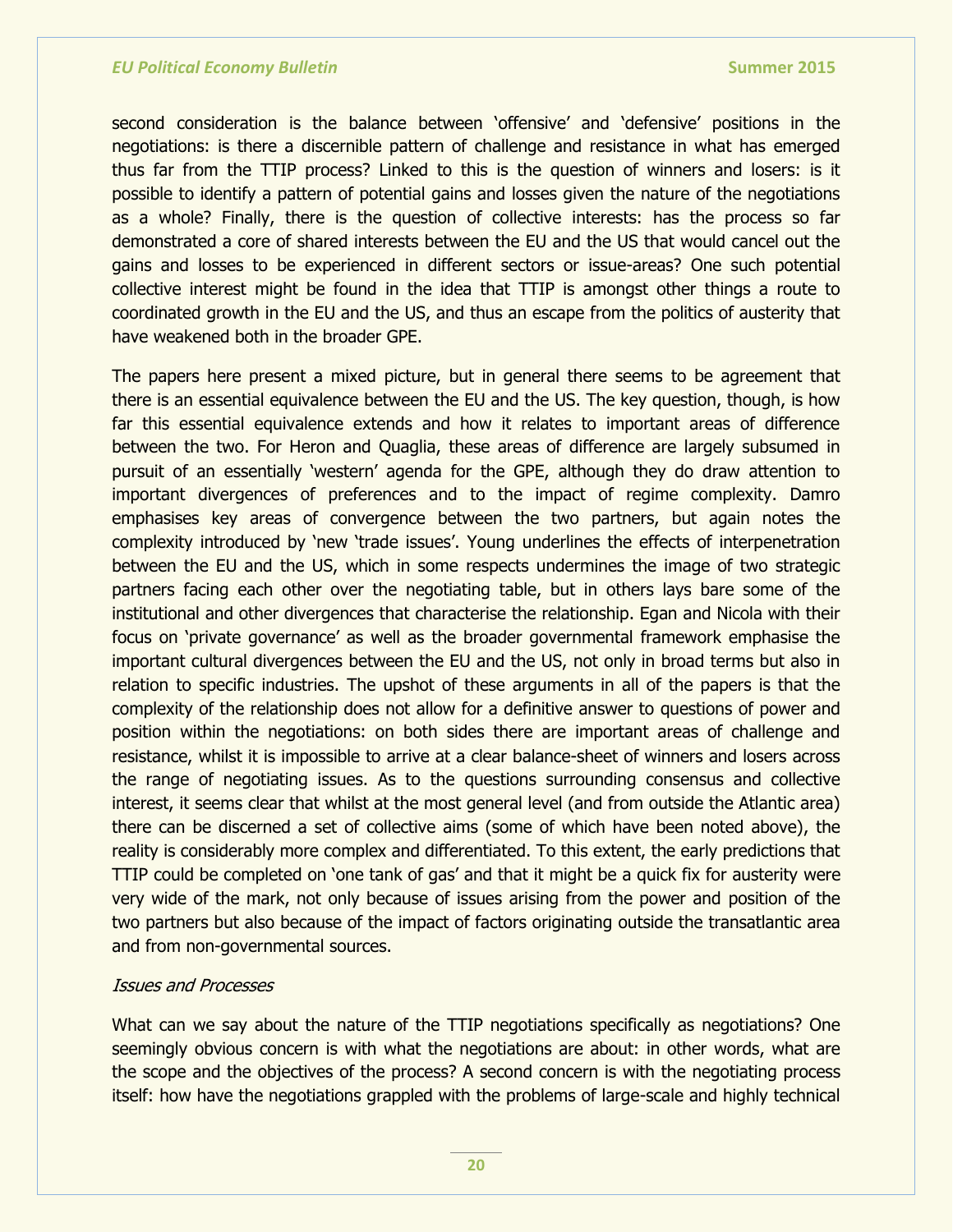issues within a changing GPE? A third concern relates to the possibility of agreement: given the range and scope of the negotiations, and the central focus, how can an eventual agreement be reached? Finally, there is a concern with the potential impact of any agreement and how it might affect the broader multilateral framework. One way of encapsulating these latter concerns is the notion of ‗bi-multilateralism', which focuses on the interface between bilateral negotiations in the GPE and the broader multilateral implications – especially on the ways in which externalities can play a positive or a negative role in the outcomes and impact of bilateral negotiations.

There seems no doubt from the other papers that there has been a continuing issue of scope and objectives of the process. At one level, this is a question about whether the negotiations can be handled as an exercise in technocracy, and thus insulated from the broader societal influences that might be affected by them. As Young points out, the answer to this question in many areas is a resounding 'no', because of the mobilisation of private commercial and broader societal interests. Whilst private commercial interests can effectively be subsumed into the technocratic community, it is impossible to contain the broader societal mobilisation – but there is still a major question about how far that mobilisation can affect the outcome, and about how far the negotiating process can be insulated even given the intense concern of nongovernmental actors. Heron and Quaglia point to important areas in which there have been disputes over the scope of the negotiations, whilst Egan and Nicola note the important differences that can emerge even within the restricted expert negotiating community. For Damro, the key question is a broader one about the impact of the TTIP process within the broader GPE, an issue that is also taken up by Heron and Quaglia, and which has resonance in all of the papers. There is clearly an element of design in the targeting of the TTIP not only on transatlantic relations but also on the broader multilateral framework, but there is equally clearly a major question about the extent to which the TTIP can be multilateralised and thus used as the basis for a new type of 'western' world order. There will also be unplanned and unforeseen multilateral effects, and effects on the behaviour of those elsewhere in the GPE, that might limit the impact of the TTIP if it is ever concluded in its full form. The creation of a network of free trade agreements, and other elements of a multilateral or 'bi-multilateral' system by China, might be seen as portents of this kind of effect.

## **Conclusion**

Whilst much of the outcome and impact of the TTIP process remains unknowable, especially in the context of a US presidential election campaign and of continued turbulence in the EU political economy, it is clear that the process itself has generated important insights into the nature of trade agreements and broader processes of convergence and divergence in the world arena, as well as within transatlantic relations. We are led by the papers here to reflect on the ways in which TTIP expresses broader processes of change in the GPE, the power and positions of the EU and the US< and the nature of negotiating processes in an interdependent and partially globalised world arena. Whether the TTIP process produces a comprehensive agreement or not, these are valuable – indeed essential – insights.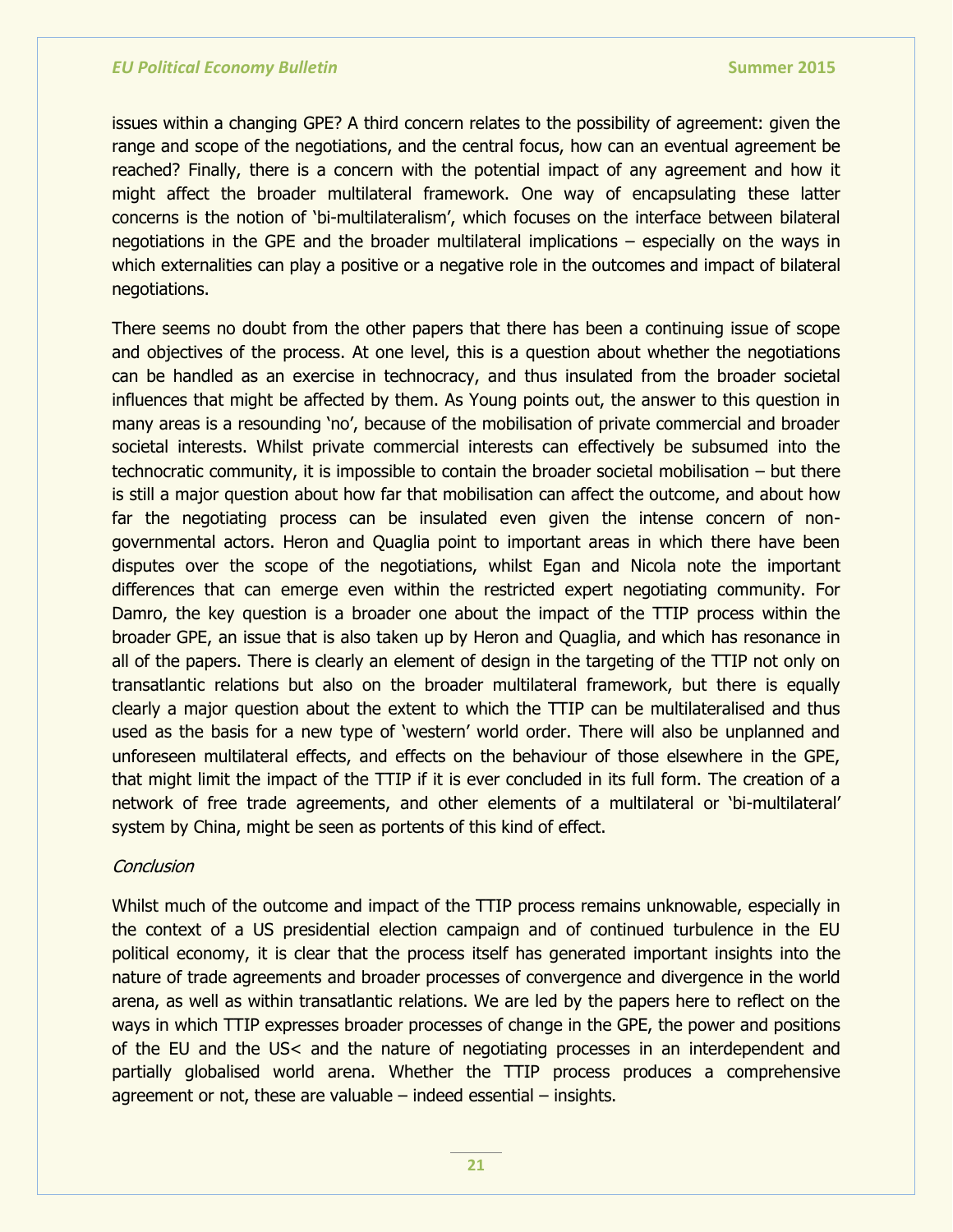

# **EUSA Prize Winners 2015**

**James Caporaso**

**Best EUSA Conference Paper 2013**

**Dan Kelemen** and **Terence Teo**, "Law and the Eurozone Crisis: Law, Focal Points and Fiscal Discipline."

## **Honorable Mention**

**Mert Kartal**, "Accounting for the Bad Apples: The EU's Impact on National Corruption Before and After Accession."

### **Best Dissertation 2013-2014**

**Phillip Mansour Ayoub**, *When States 'Come Out': The Politics of Visibility and the Diffusion of Sexual Minority Rights in Europe. Cornell University, 2013.*

#### **Best Book 2013-2014**

**Clifford Carruba and Matthew Gabel**, *International Courts and the Performance of International Agreements: A General Theory with Evidence from the European Union.* Cambridge University Press, 2014.

#### **Ernst Haas Fellowship 2015**

**Alice Ciciora** (University of California, Berkeley) **Martijn Mos** (Cornell University)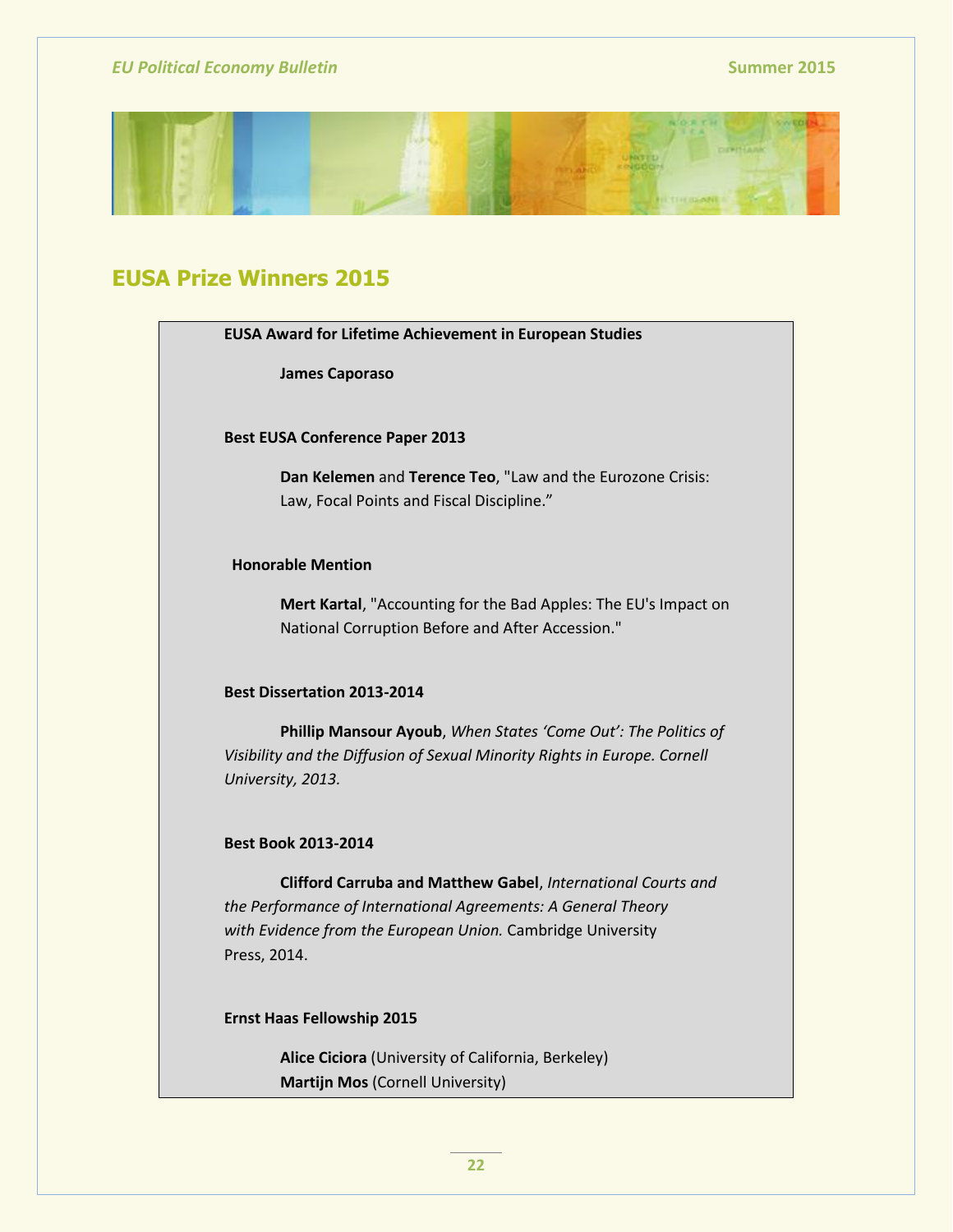

## **New Books**

**The European Union and Global Fiancial Regulation**, Oxford University Press (2014)

## Author: Lucia Quaglia



The European Union and Global Financial Regulation examines the influence of the European Union (EU) in regulating global finance, addressing several inter-related questions. Why does the EU 'upload' international financial regulation in some cases, 'download' it in other cases, and 'cross-load' either actively or passively in other instances? Has this changed over time, especially after the third stage of Economic and Monetary Union and the completion of the single financial market, or after the global financial crisis? Under what conditions is the EU more or less likely to upload, download or cross load rules? Through which mechanisms does this take place? Overall, does the EU act as a pace setter in regulating global finance, or is it mainly a follower? Why?

The key explanatory variable used in this research is the concept of 'regulatory capacity', applied to the EU and the US, distinguishing between 'strong' and 'weak' regulatory capacity. The influence of the EU in global financial regulation depends on the combinations of EU and US regulatory capacities. When EU regulatory capacity is weak and US regulatory capacity is strong, the US will mainly upload its domestic rules internationally and/or actively cross load them to the EU, whereas the EU will mainly download international rules. When the EU regulatory capacity is strong and US regulatory capacity is weak, the EU is able to upload its rules internationally and/or actively cross load them to third countries. When the EU and the US regulatory capacities are weak, private sector governance prevails. When the EU and US regulatory capacities are strong, both jurisdictions seek to upload and cross load their domestic rules.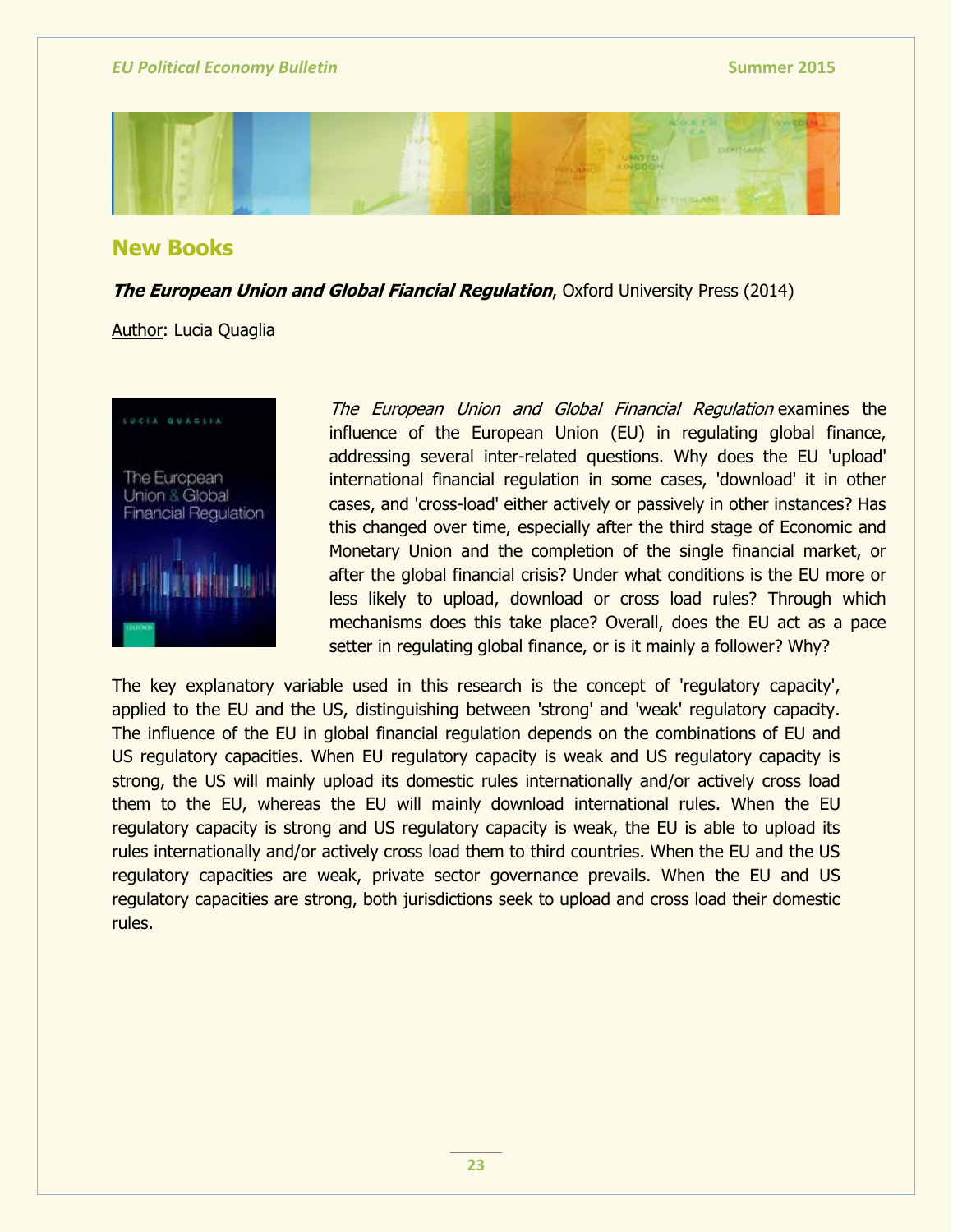

# **External Grants & Fellowships**

**ERC Starting Grants** aim to support up-and-coming research leaders who are about to establish a proper research team and to start conducting independent research in Europe. The scheme targets promising researchers who have the proven potential of becoming independent research leaders. More info: [http://erc.europa.eu/starting-grants.](http://erc.europa.eu/starting-grants)

**Dr. Guido Goldman Fellowship** for the Study of German and European Economic and International Affairs supports promising American scholars and analysts whose research bears special significance for German economic and international policy within the wider European context. **Application deadline: 1 July 2015**. More info: <http://acgusa.org/index.php?section=goldman-fellowships>**.**

The **DAAD/AICGS Research Fellowship Program**, funded by a generous grant from the Deutscher Akademischer Austauschdienst (DAAD), is designed to bring scholars and specialists working on Germany, Europe, and/or transatlantic relations to AICGS for research stays of two months each. Fellowships include a monthly stipend of up to \$4,725, depending on the seniority of the applicant; transportation to and from Washington; and office space at the Institute. **Application deadline: 31 August 2015**.

More info: [http://www.aicgs.org/employment/daad-aicgs-research-fellowship/.](http://www.aicgs.org/employment/daad-aicgs-research-fellowship/)

The **ACLS Fellowship program** invites research applications in all disciplines of the humanities and related social sciences. The ultimate goal of the project should be a major piece of scholarly work by the applicant. The ACLS Fellowships are intended as salary replacement to help scholars devote six to twelve continuous months to full-time research and writing. ACLS Fellowships are portable and are tenable at the fellow's home institution, abroad, or at another appropriate site for research. An ACLS Fellowship may be held concurrently with other fellowships and grants and any sabbatical pay, up to an amount equal to the candidate's current academic year salary. More information: [http://www.acls.org/programs/acls/.](http://www.acls.org/programs/acls/)

**John Simon Guggenheim Memorial Foundation.** Often characterized as "midcareer" awards, Guggenheim Fellowships are intended for men and women who have already demonstrated exceptional capacity for productive scholarship or exceptional creative ability in the arts. Organizations or centers will not be funded, only individuals may apply. Please focus you application on one project only. Applicants may submit the names and addresses of no more than four references via email. **Application deadline: 19 September 2015**. More info: [http://www.gf.org/about-the-foundation/the-fellowship/.](http://www.gf.org/about-the-foundation/the-fellowship/)

**Fernand Braudel Senior Fellowships** provide a framework for established academics with an international reputation to pursue their research at the European University Institute in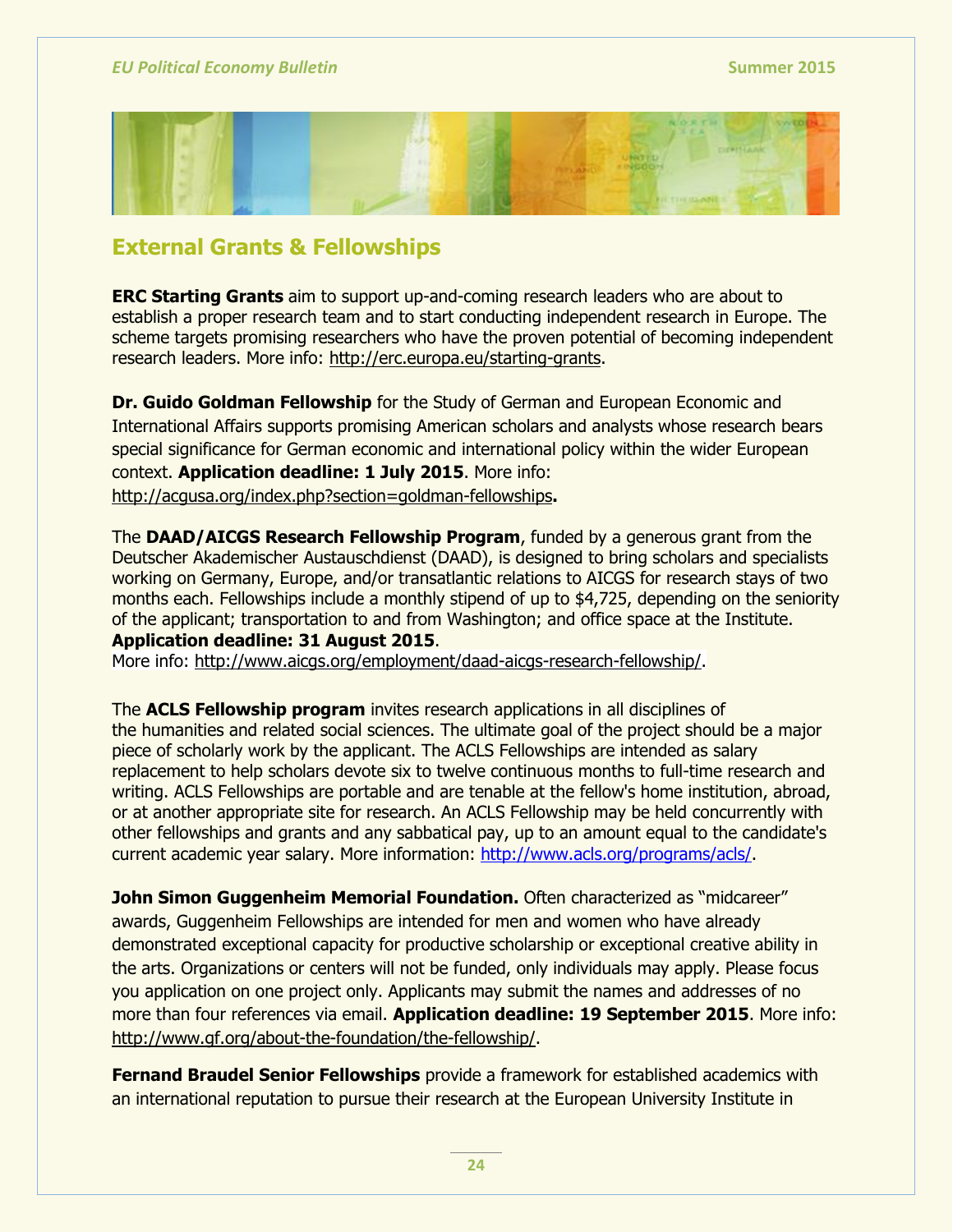Florence, Italy. Fellowships last for up to ten months in one of the EUI's four Departments which in turn invite fellows to participate in departmental activities (seminars, workshops, colloquia, etc.). Fellows are encouraged to make contact with researchers sharing their academic interests, may be involved in the teaching and thesis supervision tasks of EUI professors, and associated with one of the research projects being carried out at the EUI. **Application deadline: 30 September 2015**.

The Sørensen Research Grants, open to all current non-EUI postgraduate students, aim to promote research on the history of European integration through the primary resources held at the Historical Archives of the European Union. Each year, a maximum of nine Sørensen Grants are awarded. For the year 2015 applications will be accepted and grants awarded for three separate time periods. **Application deadline: 31 October 2015**. The research time provided at the HAEU in Florence is to last one month. More info: [http://www.eui.eu/Research/HistoricalArchivesOfEU/News/2015/02-23-](http://www.eui.eu/Research/HistoricalArchivesOfEU/News/2015/02-23-The2015EditionofSorensenGrants.aspx) [The2015EditionofSorensenGrants.aspx.](http://www.eui.eu/Research/HistoricalArchivesOfEU/News/2015/02-23-The2015EditionofSorensenGrants.aspx)

The **American-Scandinavian Foundation (ASF)** offers fellowships (up to \$23,000) and grants (up to \$5,000) to individuals to pursue research, study or creative arts projects in one or more Scandinavian country for up to one year. The number of awards varies each year according to total funds available. Awards are made in all fields. Applicants must be US citizens or permanent residents. **Application deadline: 1 November 2015**. More info: [http://www.amscan.org/study\\_scandinavia\\_details.html.](http://www.amscan.org/study_scandinavia_details.html)

**Fritz Thyssen Foundation Scholarship.** The scholarships are intended for junior researchers, generally one to two years after they have received their doctorate. No scholarships are awarded for doctoral dissertations or postdoctoral theses. **Application deadline: rolling**. More info: [http://www.fritz-thyssen-stiftung.de/funding/types-of](http://www.fritz-thyssen-stiftung.de/funding/types-of-support/?L=1) $support$ ?L=1.